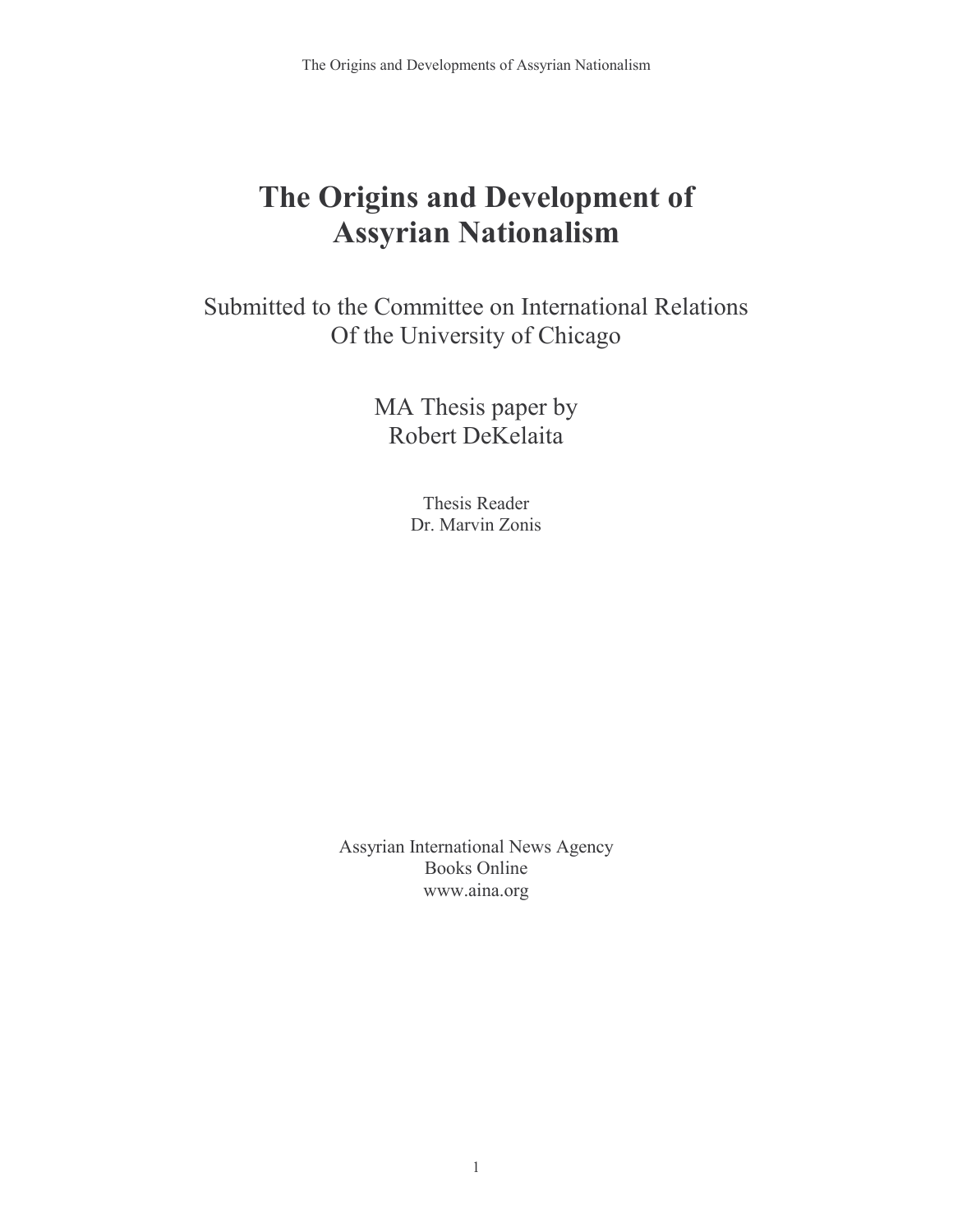## **Contents**

| I. THE FIRST PERIOD; THE ROLE OF INTELLECTUALS AND PROFESSIONALS IN |    |
|---------------------------------------------------------------------|----|
|                                                                     |    |
| II. THE FIRST WORLD WAR AND THE ASSYRIAN NATIONALIST MOVEMENT       | 20 |
|                                                                     | 22 |
|                                                                     | 27 |
|                                                                     | 28 |
|                                                                     | 29 |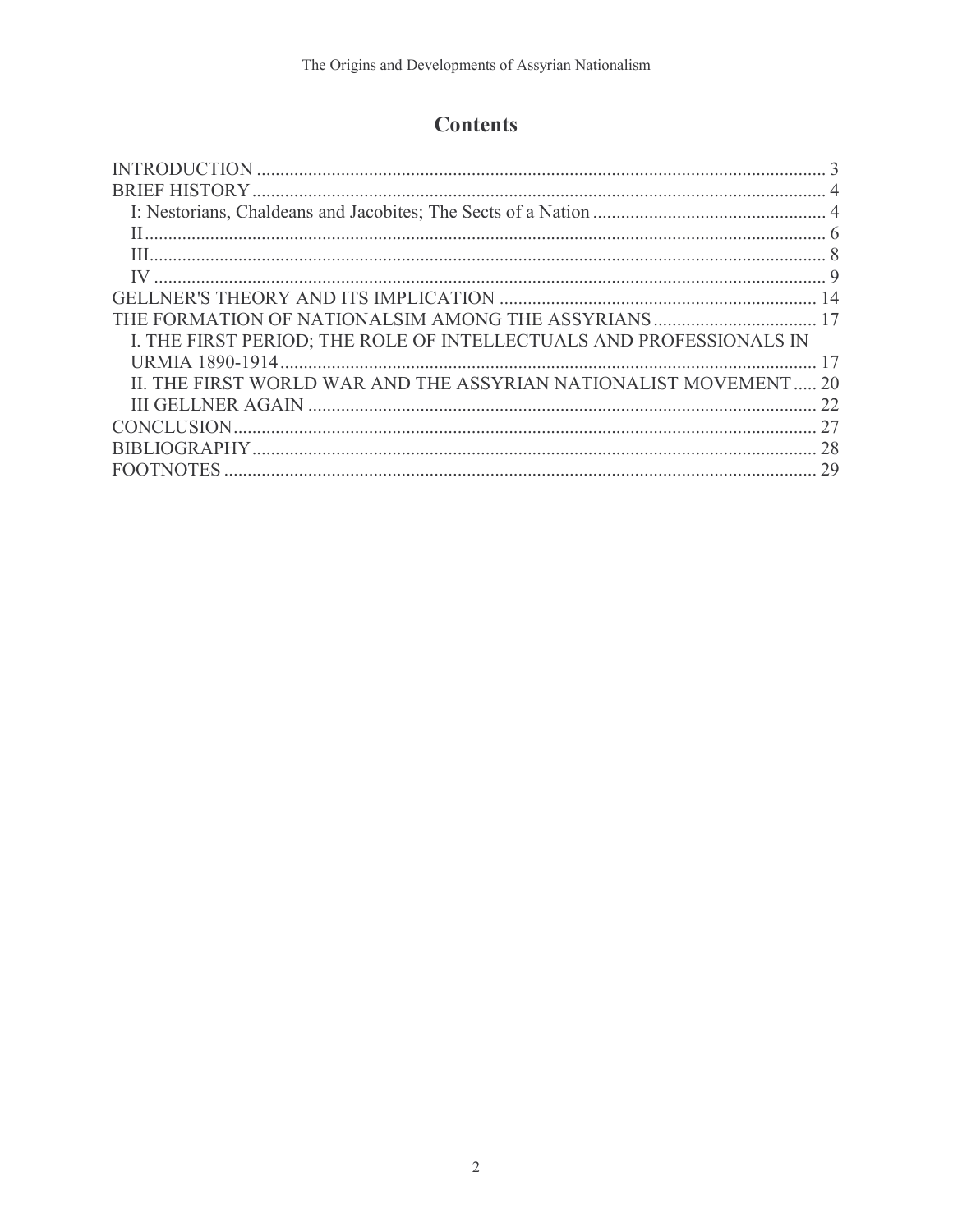## INTRODUCTION

This paper is an attempt to comprehend some aspects of the phenomenon of the origins and development of a nationalism, defined here as an articulated 'state of mind' or world view that perceives the idea of the nation as central in people's lives, which may or may not lead to action on the part of some or many members of a nation,' and which may fail or succeed once it is put into practice in the form of a 'national movement' (its success or failure being decided by the goals of the movement).

The subjects of this study are the Assyrians, a Christian minority currently living on its native soil in Iraq, Iran, Syria and Turkey, as well is in the diaspora in the West, particularly in the United States. From the perspective of the regional political observer of the Middle East, the Assyrians are a small and insignificant minority. However, the recent history of this people, numbering an estimated three million worldwide, and the momentous economic, social and political transformations they have undergone, provide data that is beneficial for the understanding of nationalism and how it is that it comes to be adopted, as it were, by some or many members of a collectivity.

The Assyrian case is analyzed using the theory of nationalism presented by Ernest Gellner in Thought (University of Chicago Press, 1964), which advances some important formulations about the development of nationalism, as a sort of side effect of the processes of industrialization and modernization.

Gellner's belief that nationalism is the child of industrialization's impact on the world, it is held, is perhaps more descriptive history rather than substance for a theory which grasps and explains nationalism - though it does contribute, as shall be seen, a good deal to the knowledge of how nationalism could develop - and did develop in some cases. The Assyrian nationalist movement's growth, it is held, was not a 'natural phenomenon, one flowing fairly inescapably' from the conditions prevalent at the time, as Gellner asserts in reference to the influence of the process of industrialism on nationalism. Nor did it rely on the existence of a significant proletarian class, which Gellner asserts is necessary for the formation of a nationalism. Rather, Assyrian nationalism was the product, initially of an incipient intelligentsia (which is defined by Gellner as "a class which is alienated from society by the very fact of its [in this case, Western] education"), and later a popular movement despite its failure. Assyrian nationalism was an ideology learned from neighboring nations - mainly the Armenians - and Westerners who came into contact with the Assyrians - Americans, Russians, French and British - and who influenced the Assyrians socially, culturally and politically. Initially, Assyrian nationalism existed within small intellectual circles in the town of Urmia, and later became a more popular ideology due to the uprooting factors of the First World War.

 Today, the Assyrian national movement is a complex phenomenon that involves varying groups of people and geographical settings tied together ideologically but operating within varying environments and within varying socio-political contexts. It deserves systematic study on various levels: psychological, social, and political. This, however, is unfortunately out of the scope of this study.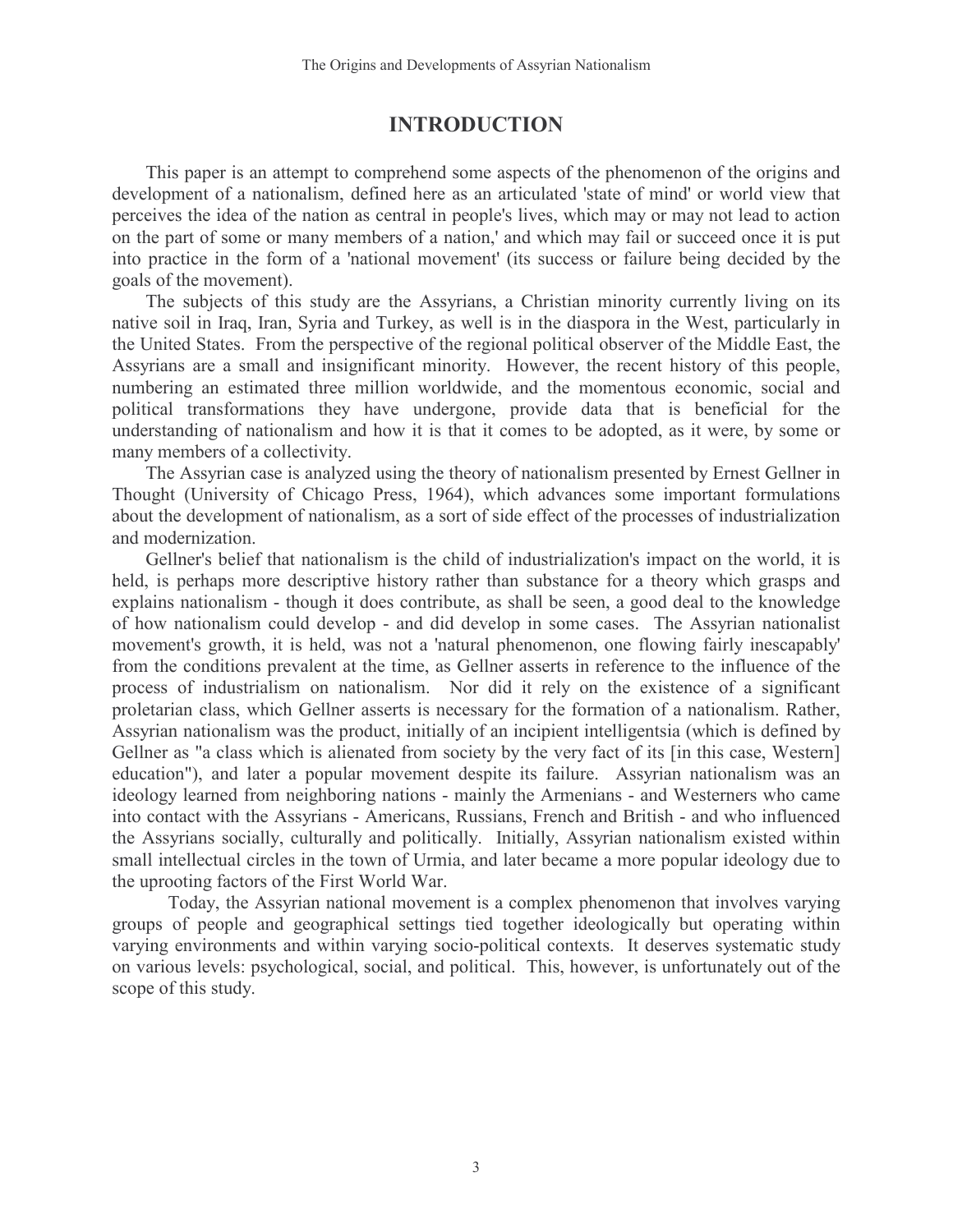### BRIEF HISTORY

#### I: Nestorians, Chaldeans and Jacobites; The Sects of a Nation

The Assyrians, Aramaic speaking Christians of northern Mesopotamia, may be categorized into two denominational and linguistic groupings; the "East Syrians" (members of the Church of the East - the Nestorians - and their Uniate brethren, the Chaldeans), and the "West Syrians" (members of the Syrian Orthodox Church of Antioch and Syrian Catholics, an offshoot of the former) There are additionally smaller clusters of Catholics and Protestants who converted from the above churches largely after the late eighteenth century, due to Western missionary activity. The Maronite Church of Lebanon, which is a Uniate church, is an offshoot from the Syrian Church, and possesses a liturgy that is almost indistinguishable from the Syrian Orthodox (and Syrian Catholics) but it is outside of the scope of this study.

In the early Christian centuries, all of the above churches vaguely belonged to one entity whose hierarch was stationed at Antioch in Greek dominated Syria. This was generally true until the split with the Christians living under the Persian empire, a division fostered by Byzantine and Persian antagonisms, and accentuated with the rise of Nestorianism among, in particular, Assyrians in Mesopotamia. This left an unbridgeable divide between Christians living in the area of present day Syria and those in Mesopotamia. The latter came to be known as Nestorians (and East Syrians), the former Monophysite Jacobites (and West Syrians). The roots of the theological disputes may be traced back to the councils of the early Christian leaders who gathered to address the relationship between the Father, Son and Holy Spirit in Christianity. In Nicea, in 325 AD, these prelates, without the presence of the Christians from the Persian Empire, established that the Son was "from the ousia (substance) of the Father," and of the same substance with the Father.<sup>1</sup> This countered and abolished the teachings of the priest Arius, who taught that only the Father in the Christian trinity was God, the son was lesser and not of the same substance. As soon as the teachings of Arius were entirely rejected by all sides, the query regarding the relationship of the godly nature with the human element in Jesus arose.

Generally, two schools of thought addressed this issue: the school of Antioch and that of Alexandria. Whereas the school of Alexandria concerned itself more with theology, the school of Antioch emphasized historical data. Nestorius, a fifth century Byzantine bishop of Constantinople, adhered to a Christological doctrine that originated in the Antiochene school, and developed substantially by two figures, Diodorus of Tarsus and his pupil Theodore of Mopsuestia. Little is known of Diodorus, but the teachings of Theodore show that it was he who gave the basic form to the teachings of Nestorius.<sup>2</sup>

Theodore taught that for the sake of humanity, Jesus suffered as a human, that Jesus had a complete humanity as well as divinity, and that this did not lead to two Christs but a union of human and divine, an "indwelling of the word."

Thus there results neither any confusion of the natures nor any untenable division of the person; for our account of the natures must remain unconfused, and the person must be recognized as indivisible.<sup>3</sup>

Underlying the theological conflict were the tensions and power struggles inherent in a relationship between two world powers; the Byzantine and the Persian empires. When friction between these two forces increased, the Persians suspected the Christians within their realm to be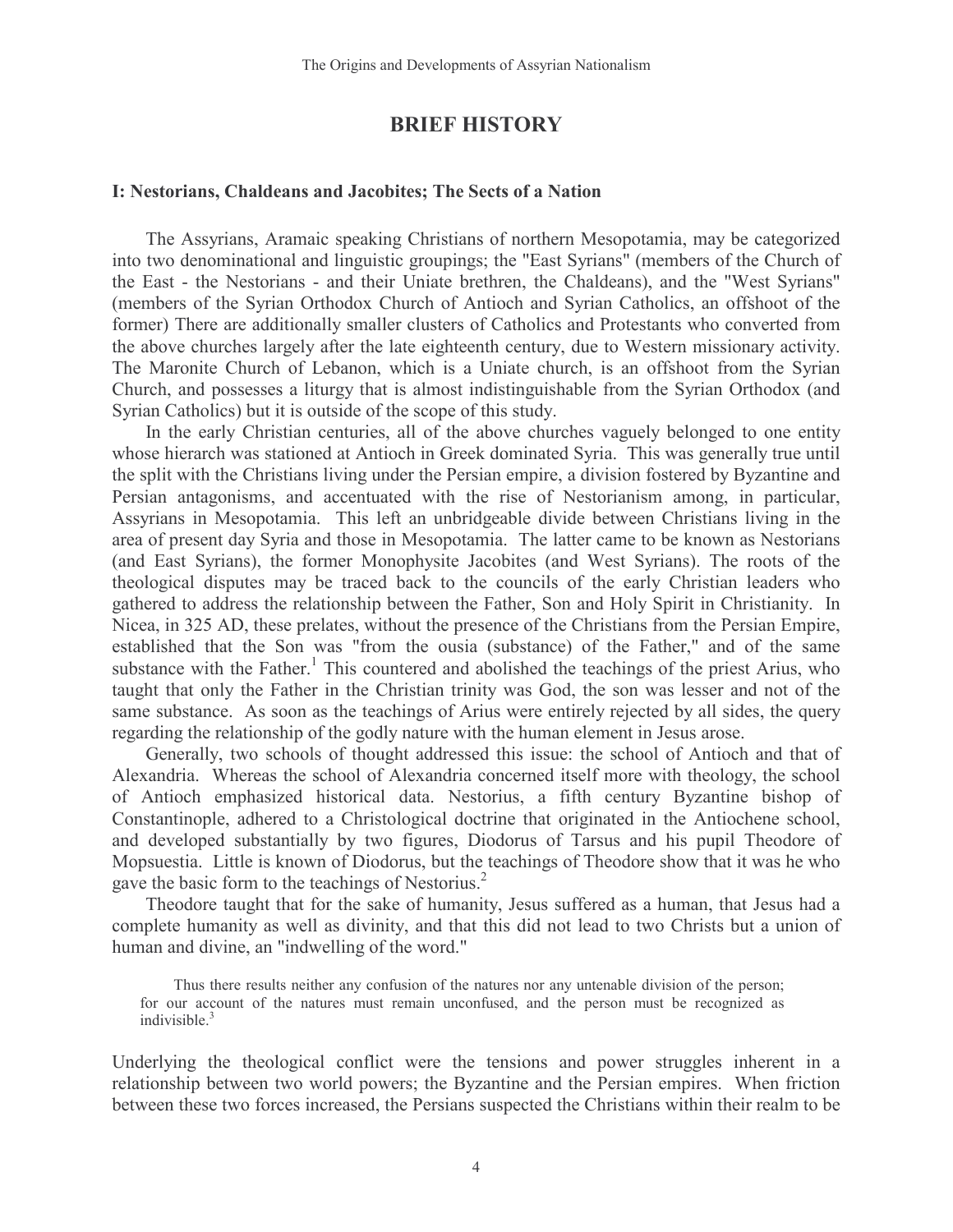sympathizers or agents of the Byzantine emperor.<sup>4</sup> Thus even before the Christological controversies had begun, the Christians in Persian dominated Mesopotamia found it beneficial to sever their administrative ties with their Byzantine coreligionists in Syria by electing a Kotholikos, a position below the patriarch (who was stationed in Byzantine Antioch) but above the metropolitan, in order to gain the favor of their anti-Byzantine, Persian governments.

After Nestorius was declared a heretic and condemned by a consensus of Western religious and secular leaders, many of his followers and sympathizers, persecuted in the Byzantine empire, found refuge among the Christians of Mesopotamia and Persia, whose rulers found it politically expedient to tolerate and protect them.<sup>5</sup> Thus Christians who remained in the Byzantine Empire, where the city of Antioch was situated, and had chosen, or were coerced, to condemn Nestorius and his teachings as heretical became attached to what later became the Syrian Orthodox Church of Antioch. Only one generation after the condemnation of Nestorius, the Syrian Orthodox Church followed Monophysitism, a view to the extreme of Nestorianism, virtually denying the humanity of Christ. The adherents of this view, led by Dioskorus, Patriarch of Alexandria (444-454), persuaded Theodosius II, the dying Byzantine emperor, to hold a second Ephesian Council in 449. Known as the "Robber Council of Ephesus,"<sup>6</sup> during which bishops were bribed and physically forced to comply with Monophysitism, it was eventually condemned, as was Dioskorus, by the new Emperor Marcian (450-457). Yet despite its condemnation, Monophysitism thrived in Syria and Egypt.<sup>7</sup>

The Syrian Orthodox Church was, and is, also known as the Jacobite Church, so named after Yacoub Bar Addai (Jacob Baradeus, c.500 AD), an early pillar of the Syrian Church. The Syrian Orthodox Church carried on its activities mostly in Syria and northern Mesopotamia (Assyria) . It was thus geographically limited mostly to these two regions. The Church of the East (known as the Nestorian church) , however, converted to its fold Persians, Arabs, Indians, Tartars, Mongols, Chinese and other Asian peoples. At the time of the Islamic conquest of the Fertile Crescent, there was no other significant church contending with the Church of the East for Christian theological hegemony in Asia.<sup>8</sup>

The Muslim conquest of the Fertile Crescent, in effect, saved the Middle Eastern "heretical" churches, both Nestorians and Monophysites, from the persecutions of the Byzantine emperors. Like the Persian rulers before them, the Arabs found it advantageous to have Christians within their realm that were at odds with the Roman emperors of Byzantium. "The hearts of the Christians rejoiced over the domination of the Arabs - may God strengthen it and prosper it,î wrote one Nestorian chronicler some centuries after the Islamic invasion.<sup>9</sup>

The new conquerors also discovered early on the invaluable service Christians rendered to society as artisans, physicians, merchants, scholars and tax collectors, and treated them well in most cases, and in good times. Nestorians and Jacobites were granted civil recognition, which the Byzantines had not granted them, a step that allowed for the establishment of numerous churches and monasteries in Syria and Mesopotamia, and the subsequent development of a culture and traditions increasingly foreign to the Byzantines.

During the invasions of the Crusades, beginning in the eleventh century, the stability of Christian and Muslim relations were disrupted, leaving behind "a legacy of mistrust and antagonism that would be revived in modern times,  $11$  according to historian John Joseph.<sup>10</sup> However, unlike the Armenians and the Maronites, who had formed military alliances with the Crusades, the Jacobites and Nestorians did not, and thus suffered less at the hands of vengeful Muslims once the Crusades were defeated. Nevertheless, their sociopolitical position eroded.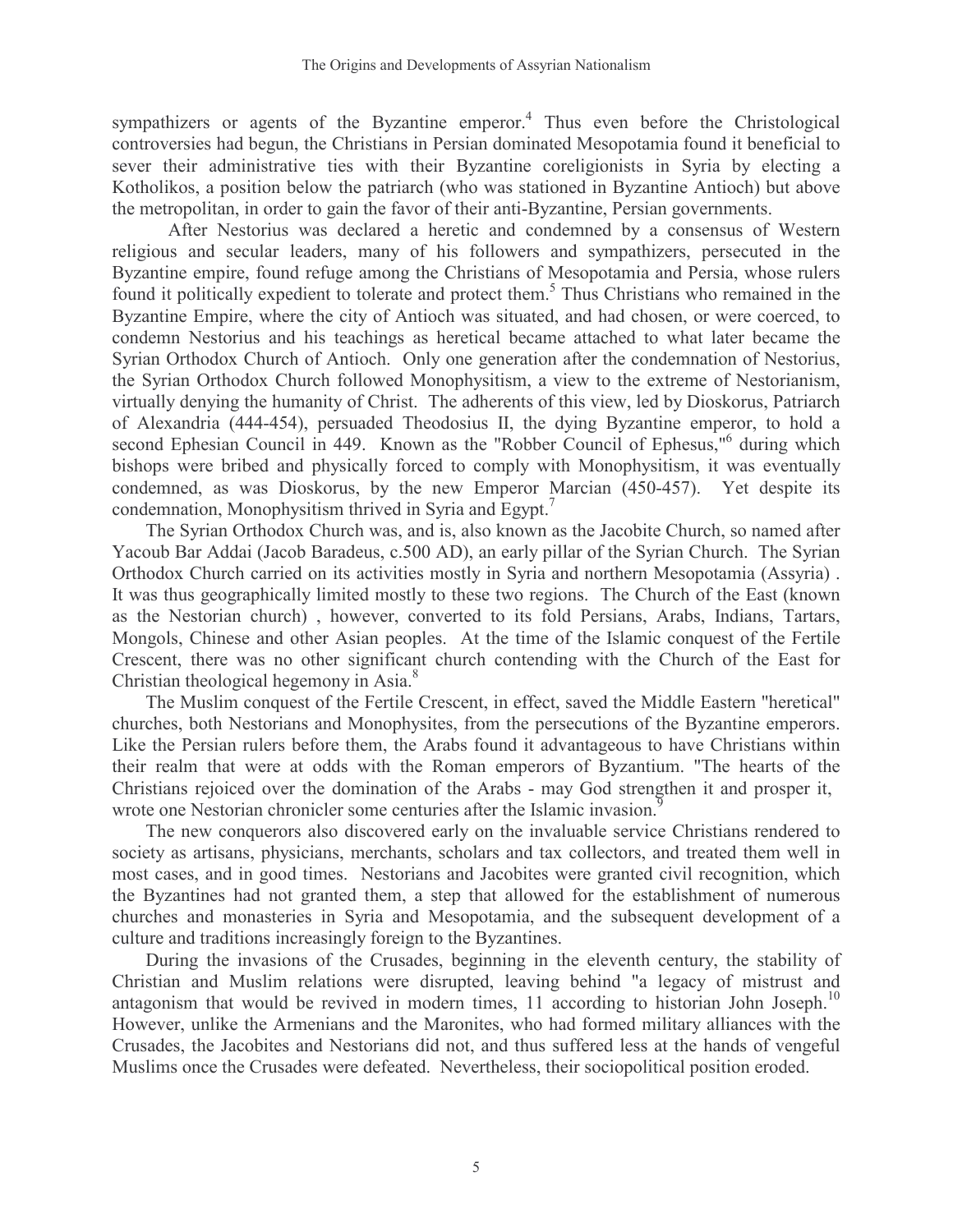Inter-Christian rivalries, periodic persecutions by Muslim rulers, and, finally, the Mongol invasions of Timur in particular, devastated the Nestorian and Jacobite Churches. Timur's massacres and pillages of all that was Christian reduced the religion to an almost irrelevant state in the Middle East.

At the end of the reign of Timur, the Nestorians had almost been eradicated. In two locations, however, they survived; in the provinces of Assyria [which had retained its name in Christian] (in the districts of Beth Garme, Adiabene, Arbil, Karkh dlbeth Seluq [Kirkuk], Nuhadra [Dohuk], Nineveh [Mosul], etc.), where the church had acquired much of its nourishment, and in the Hakkari mountains of Ottoman Kurdistan, where the Assyrian Nestorians lived largely an isolated existence until being evicted by Kurds and Turkish troops during the First World War. Additionally, a meager number of Indian Nestorians remained faithful in the Malabar district in southern India. All of the other diocese of the Church of the East were lost forever.

Toward the end of the thirteenth century, the, Jacobite Bar Hebraeus found "much quietness" in his diocese in Mesopotamia. Syriaís diocese, he wrote, was "wasted."<sup>11</sup>

In 1553 the Church of the East met more misfortune in the form of a split that eventually left one side under Roman Catholic domination. Over a period of four centuries, the Catholic (Uniate) side of the Church of the East, the Chaldean Church - as it came to be known eventually grew to outnumber its parent church, and was recognized as a separate Millet by the Ottoman Porte. In Iraq today, Assyrian Chaldeans outnumber Assyrian Nestorians roughly two to one.

Among the Syrian Orthodox Jacobites, there was also a split that resulted in Roman domination as well. Unlike the Nestorian case, the Catholics among the Jacobites remain relatively small.

We will discuss conversions to Protestant churches in the next section.

II

At the turn of the twentieth century, Aramaic speaking Assyrians; Nestorians, Chaldeans and Jacobites may be categorized into geographical and religious segments or populations. Chaldeans and Nestorians, the 'East Syrians' referred to earlier, lived in the Mosul villayet, the Hakkari mountains north of it, and in Urmia to the northeast. The Jacobites and their offshoots the Syrian Catholics, both 'West Syrians, I lived largely in northeastern Syria and southeastern Turkey, west of the Hakkari mountains in the area of Tur Abdin. Due to geographical difficulties, there was little interaction between these various Christian communities of common cultural and ethnic origins.

Members of the Church of the East, Nestorians, lived primarily in the Hakkari mountains of southeastern Turkey, and in the Urmia region of Northwest Iran (Urmiaís Nestorians had for the most part become Protestants and Catholics, with only a minority still retaining their ancient faith. Nevertheless, Protestant Assyrians identified with their ancient church). The Assyrian Nestorians of the Hakkari district, like the Kurds with whom they lived, were tribal in social structure, with each tribe under the jurisdiction of a Malik (chief, or Kurdish Agha), who was subject to the Patriarch of the Church of the East. The Patriarch, in theory, was a subordinate of the Amir of the Hakkari, a Kurd.<sup>12</sup>

The largest Assyrian tribe, the Tyari, lived in a district which accommodated over seventy villages, each with its own rayis (village headman). Along with other Assyrian and Kurdish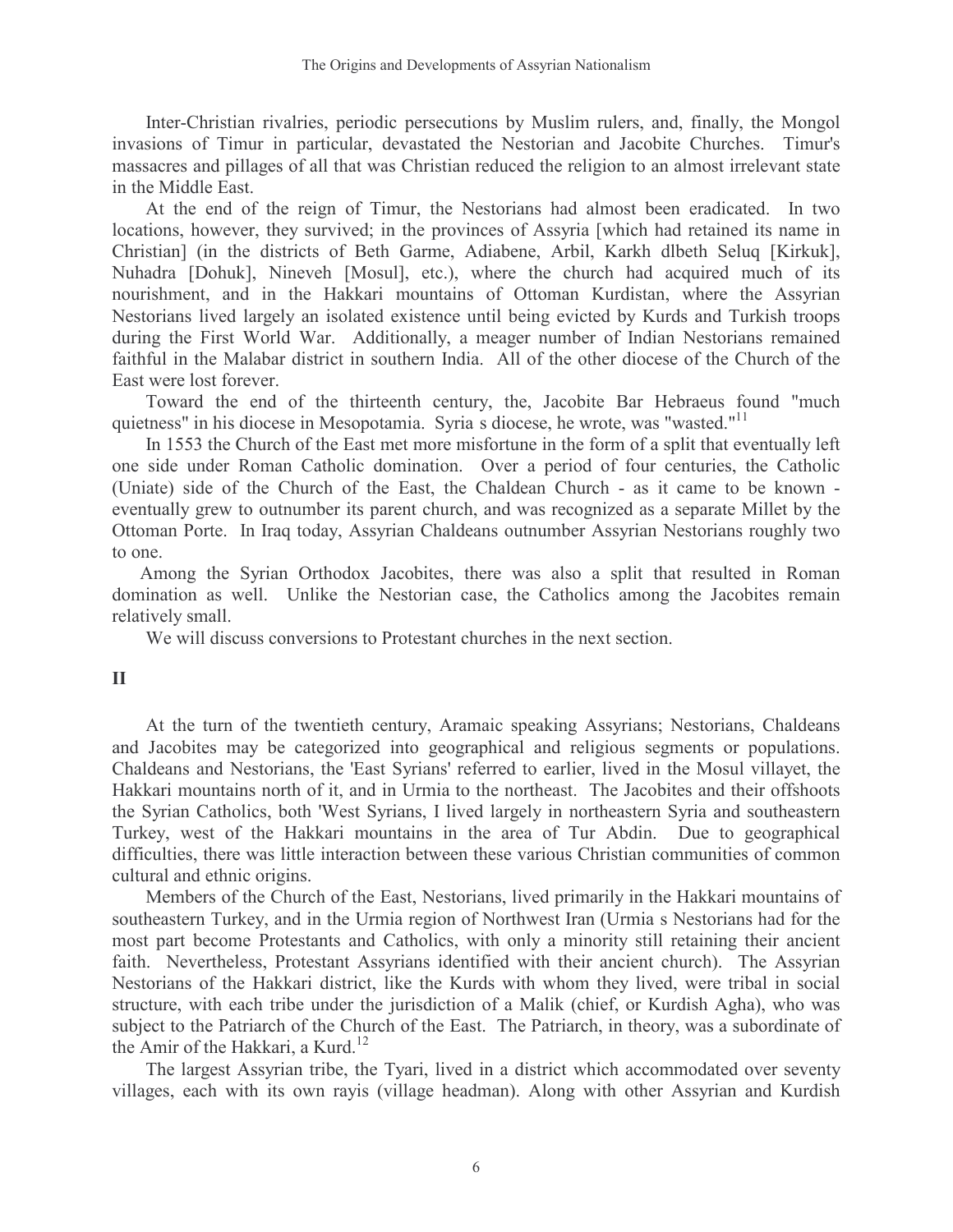tribes in the Hakkari mountains, the Tyari were 'semi-independentí. They did not pay tax directly to the Ottoman government, were seldom - if ever - in contact with Ottoman officials, and swore allegiance to the Mar Shimun, patriarch of the Church of the East, who lived in the tiny village of Qudshanus in the Hakkari. Mar Shimun ruled his flock through traditional authority and by being a mediator between the various tribes. Although the Nestorians possessed the characteristics of a millet, a religious minority, they were not officially considered one in Ottoman records.

Generally, Assyrian inhabitants of the mountains lived a meager existence. A modest number had marketable trades, such as weaving and bricklaying, and some, in particular members of the Jilu tribe, were world travelers who returned to their mountains with exotic gifts from Europe and America.

After having made contacts with British and Russian representatives during the latter part of nineteenth century, the Patriarch Mar Shimun was hopeful that political and eventually military protection would soon reach the Assyrians. In 1843, Mar Shimun sought the assistance of the British in endorsing his wish to be recognized and confirmed as the sole civil ruler of the tribal areas of the Hakkari, which he was in reality, independent of any Kurdish Amir and subject only, and directly, to the Sultan. This wish, however, did not materialize.<sup>13</sup>

The Nestorians of Azerbayjan were, unlike their Hakkari brethren, subjects of Iranian authorities, or, in unusual cases, of Kurdish lords. Most lived in villages that surrounded the main town, earning their subsistence by cultivating the fertile plain that yielded much-coveted orchards and vineyards. Since villagers were part of a loose feudal system, they were expected to pay their village master (Agha) part of their harvest as well as two days' labor annually.<sup>14</sup> Despite the payments the villagers made to their Agha, they were expected to defend themselves from the periodic raids of Kurdish mountaineers. The villagers, as Christians, also suffered inferior social and legal status and often lived in fear of the Muslim populace. The Nestorians who lived in the highlands of Tergawar, Margawar, and Bradost, to the west of Urmia, were sedentary pastoralists.<sup>15</sup> Although the majority of the Nestorians in and around Urmia had, at the onset of the First World War, become converts to Western and Russian churches (that considered the Nestorian doctrine heretical), they nevertheless did not completely sever their ties to their former Patriarch, and often sent annual contributions to him to his village in the Hakkari mountains.<sup>16</sup>

Members of the Chaldean Church, Uniate Catholics, lived in and around the Mosul Villayet. Like the Nestorians of Urmia, the Chaldeans lived in Villages and towns and were non-tribal in social structure. Villages were relatively substantial in size, the largest of which was, and still is, Tell Kepe ('Mound of Rocks' in Aramaic). The Chaldeans were subject to the governor of Mosul and other lesser Ottoman officials. The Chaldean patriarch, whose official seat was in Mosul, was both the religious and secular leader of his people. Today, Chaldeans are the largest Assyrian sect in Iraq.<sup>17</sup>

The Orthodox Jacobites, like the Chaldeans, were largely nontribal and subordinate to Ottoman officials, with whom they were in constant contact. Numbering about 250,000 before the War, they were, as other Syriac speaking peoples, under the jurisdiction of their patriarch, who was finally represented in the Sublime Porte in 1882. Their geographical centers were Diarbakir, with six villages; Mardin; Mosul, with five villages (which were intermingled with Chaldean villages) ; Aleppo; Harpoot, with fifteen villages; Edessa, with fifty villages; and Tur Abdin, their center and stronghold, with over one hundred and fifty villages.<sup>18</sup>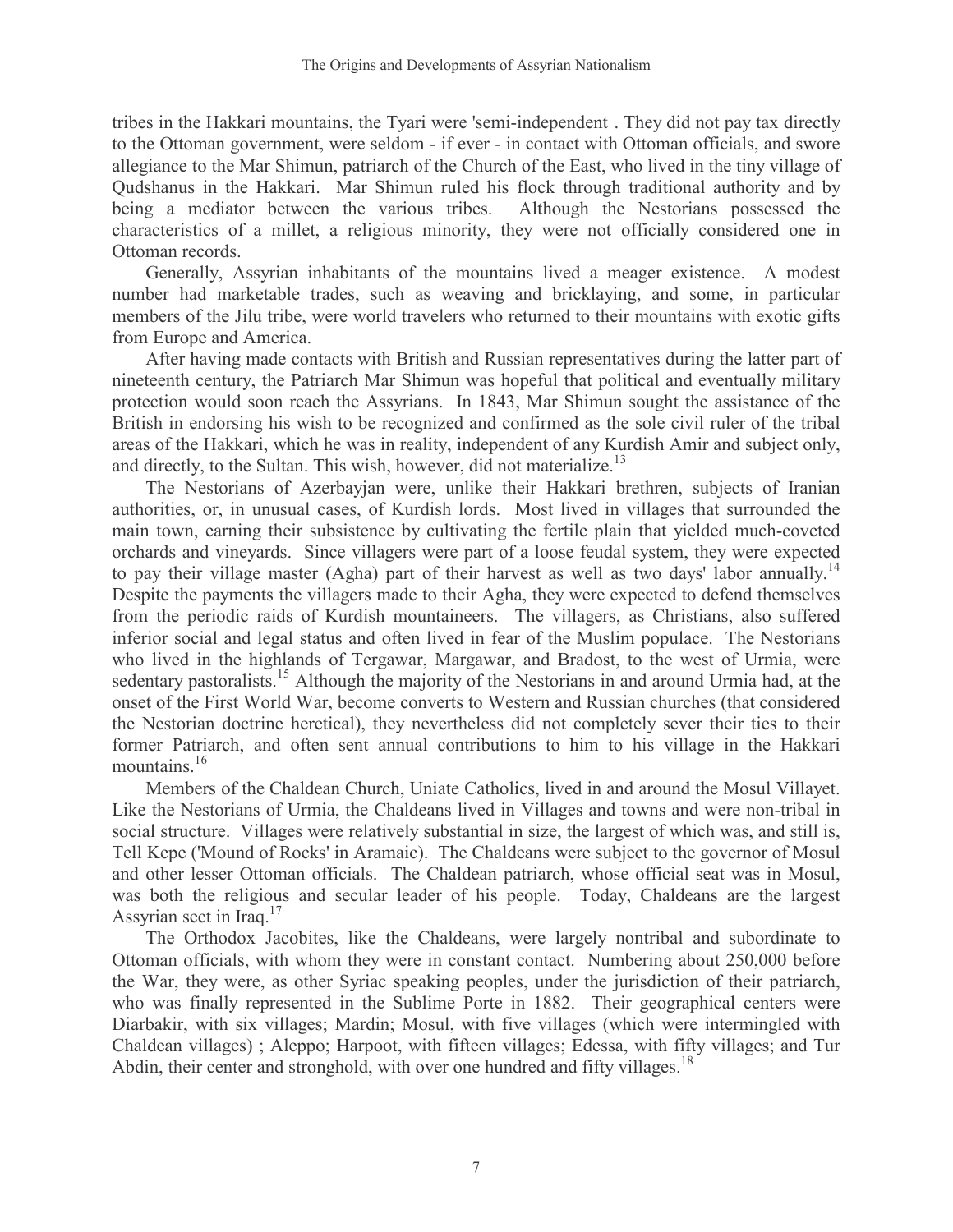Although illiteracy was widespread among Assyrians in the Ottoman empire, the Jacobites and Chaldeans were, as a rule, relatively more literate and cosmopolitan than the Nestorians, who were largely geographically isolated. With the increase of missionary assistance, however, the Nestorians of Urmia established a great number of schools and began to publish the very first periodical in all of Persia, Zahreera d'Bahra (Ray of Light), as early as 1848.

Assyrian Nestorian ethnicity and culture, in general, were considerably more pronounced and novel than in the case of the Jacobites (both the Orthodox and the Catholics) and the Chaldeans, due to their geographical and socioeconomic isolation. Among the Jacobites, Arabic sounding names such as Fath Allah, 'Abd al Karim, 'Abd al Masih and so on, were widely prevalent. Such names were unknown to Nestorians, who used biblical or traditional names. The Chaldeans and Jacobites were generally more economically dependent on Turkish and Arab authorities. Such factors, along with historical upheavals to be encountered, aided the Nestorians in forming a more solidified cultural community and well-defined and separate ethnic/national identity. The Jacobites and Chaldeans, on the other hand, were more irresolute as to their own ethno-cultural uniqueness. It is not uncommon to encounter Chaldean and Jacobite leaders who refer to themselves and their people as Arabs, rather than as Assyrians.<sup>19</sup>

#### III

With Russia gaining a dominant position in eastern Anatolia and northwestern Iran early in the nineteenth century, there resulted a transformation in the position of the Christians of the area.

By the 1860s, the Armenians, who were neighbors of the Assyrians, began to acquire a cosmopolitanism and a strong national consciousness. A number of Armenians returned from Europe and soon translated the literature of the French revolution, among them Victor Hugo's Les Miserables, into their language. They were, in the words of one historian, "experiencing a literary and national renaissance."<sup>20</sup>

In their zeal to strengthen Christianity in Asia, American evangelical missionaries did much to buttress the social and economic position of the Armenians in Anatolia. They established missionary institutions such as churches, hospitals, dispensaries, and schools of all grades in such places as Van, Erzerum, Bitlis, Mardin, Kharput, among others. Institutions of higher learning soon emerged as well. In Kharput, where a community of Jacobites lived, the Euphrates College was established in 1876. It was in this college that one of the earliest Assyrian nationalists among the Jacobites, Professor Ashur Yusuf (1858-1915), was educated and later taught.

Assyrian intellectuals were well aware of the advances being made by the Armenians, as well as other ethnic groups within the Ottoman empire, and often sought to emulate them. As we shall discover in the pages ahead, this was particularly true among the Assyrians of Urmia, who, under the prevailing rivalries of their various newly adopted churches, were becoming increasingly aware of the necessity to secularize their community, and later nationality. Importantly as well, they were acquiring a Western education and an awareness about the Western world through the increase in communication and printing.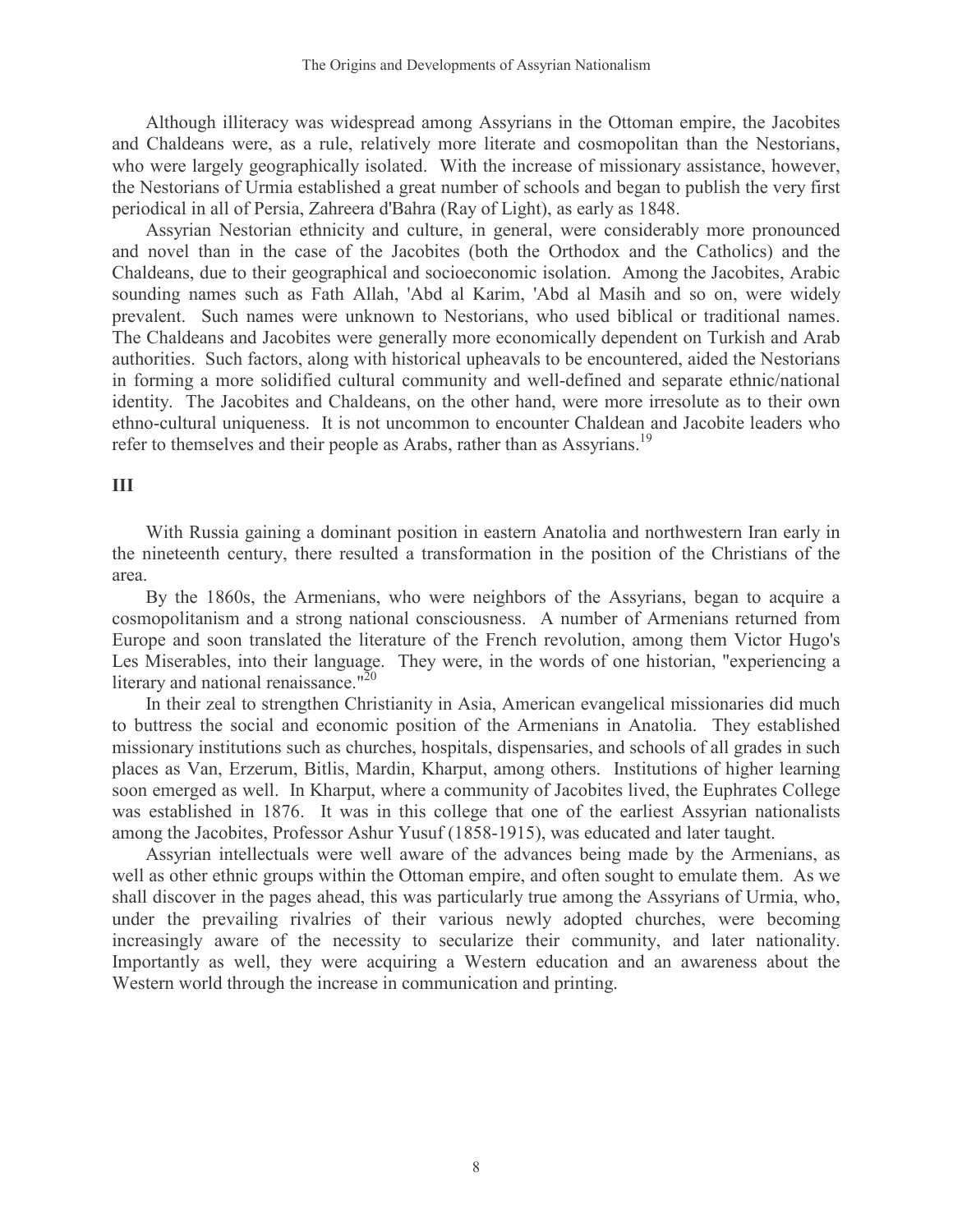#### IV

On November 1, 1914, Russian troops crossed the Turkish border, in retaliation for an earlier Turkish attack on Russian installations in the Black sea.<sup>21</sup> Soon after fighting between Russian and Ottoman troops intensified, the Armenian massacres by Turks were in full swing. Although the Jacobites and Chaldeans remained noncombatants during the War, they nevertheless incurred heavy losses. According to one source, in the Jacobite city of Mardin alone, 96,000 lives were lost.<sup>22</sup>

Unlike the Jacobites and Chaldeans, who remained neutral, the Nestorians did not. On September 18, 1914, the Russian Consul in Urmia, Vedeniski, along with his military attaché, Colonel Andreviski, promised the 'Assyro-Chaldeans' (Nestorians and Chaldeans) autonomy if they would join the ranks of the allies. Thousands of young future soldiers paraded the streets and demonstrated their support for the allies, pulling the German flag down and destroying it. In the middle of April, 1915, after being both lured and pressured by Russian and British representatives, and enduring a number of Turkish and Kurdish attacks, Nestorian maliks, under the direction of the Patriarch Mar Benyamin Shimun, decided the time was ripe to ally themselves formally with the Russians, who re-entered and took control of Urmia in May, 1915.

By October of 1915, the position of the Nestorian mountaineers became vulnerable. After having fiercely fought off countless attacks by Turkish troops and Turkish armed Kurdish irregulars, the Nestorians, severely in need of arms and supplies, were unable to hold their defenses. Led by the Patriarch of the Church of the East, Mar Benyamin Shimun, the Nestorian mountaineer irregulars, along with their families, made a hasty retreat from their mountain strongholds down to Russian controlled Urmia. Passing through hostile territory, they lost thousands of lives, endured hardships and sufferings, but eventually made it to Urmia.

Although the Nestorian Assyrians, both the natives of Urmia and the Hakkari mountaineers, were able to take over Urmia and form a town council under the leadership of their patriarch Mar Benyamin Shimun, the intensity of Turkish, Kurdish and Azari attacks on Assyrian positions soon took their toll. Also, early in 1918, the Assyrians incurred a further setback as the Patriarch Mar Benyamin Shimun was assassinated, under orders of the Iranian authorities, by Kurdish Agha Simko. The Assyrians were cut off from the Russians and surrounded from all sides. On August 20, 1918, the panic stricken people of Urmia gathered what they could of their belongings and fled southward to reach Hamadan in central Iran, where the British promised to assist them. Over 15,000 men, women and children perished from massacre, disease and famine before reaching safety in Hamadan. From Hamadan, British troops assisted in transporting the refugees to camps set up in central Iraq, mostly in Baíquba. The Nestorian Assyrians were to remain here, waiting to return to their homes, or to secure a favorable outcome of a new settlement arranged by the British authorities inside Iraq.

Agha Petros, the Assyrian general who had, under the authority of the Patriarch Mar Benyamin Shimun, led the Assyrian forces and irregulars against the Turks and Kurds, proposed a plan to form an Assyrian fighting force from the refugees in Balquba and to retake Assyrian villages abandoned during the War. Sir Arnold Wilson, then the British Civil Commissioner in Mesopotamia, with much reluctance, allowed Petros to establish the force (as did Sir Percy Cox, who replaced Wilson later), and even aided the troops with some rifles.

ìIt was interesting,î noted Lt. Col. R. S. Stafford, with dissatisfaction, "to observe how rapidly the Assyrians picked up the new ideas which just after the war deluded so many people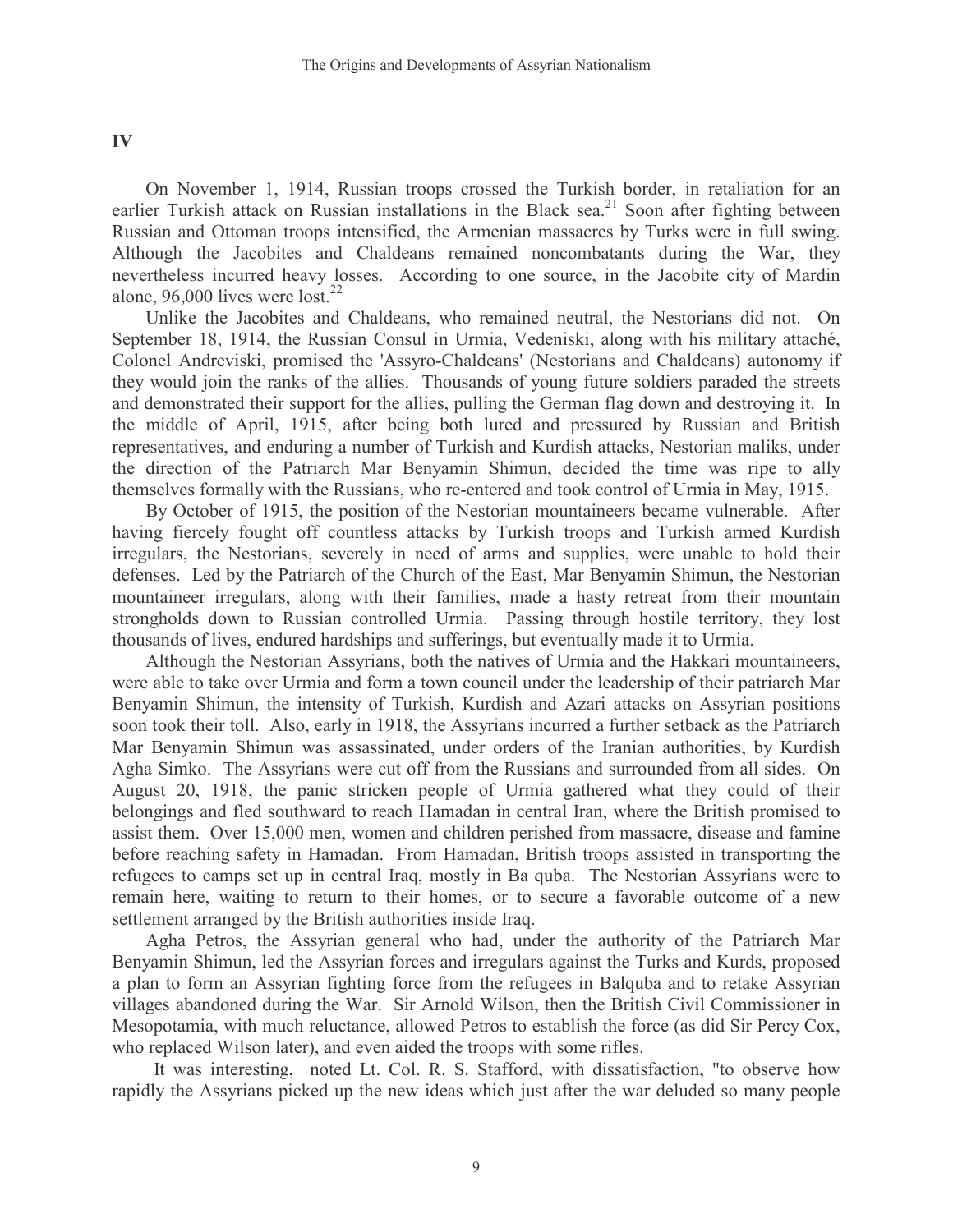in an exhausted world. Their hopes of reviving the ancient Assyrian Empire rose high. And as the days passed their claims grew more and more expansive." $^{23}$ 

No one among the Assyrians, of course, ever realistically sought to realize anything resembling the Assyria of old. Agha Petros and his supporters, however, perceived an opportunity to gather Assyrians (mostly Nestorians -- but also Chaldeans and Jacobites and even non-Muslim Yazidies, some of whom joined the Assyrian force) in one area, in a time of relative confusion on the part of the Turkey and England. The Assyrians were now, due in no little part to their war experiences, more cohesive than before, and were receptive to the idea of establishing something resembling a state.

By October, 1920, the Assyrian troops began to advance north from the village of Aqrah through Kurdish territory, largely unopposed. They soon fell into disarray, however, as a large faction of the mountaineers rebelled against Petros and took an alternate rout to their former territories - instead of proceeding with the main body of troops. Unable to continue, Petros and his loyal troops returned empty handed. After another try at a plan for Assyrian statehood, this time in cooperation with the French in Syria, Petros was exiled by the British to France, where he died.

Mar Eshai Shimun, the Patriarch who succeeded Mar Rouel Shimun, the successor to the assassinated Mar Benyamin Shimun, was a young man of about twenty when he was confronted with the task of negotiating with Britain and Iraq on behalf of his people, as the British mandate was nearing its end in Iraq in 1932. Concerned about the end of the British mandate, and not knowing what would befall their people once the British troops had withdrawn from Iraq, leaders of the Assyrians were uneasy. In response to these tensions, Mar Eshai Shimun called a meeting of Assyrian notables in October, 1931, in Mosul, and petitioned Britain and the League of Nations to find a solution to the Assyrian question. Mar Shimun then ordered the Assyrian Levies, serving as the bulk of British military power in Iraq, to halt their active status until some sort of agreement was reached. In addition, the Patriarch, in conjunction with Assyrian bishops and maliks, had prepared a plan for the concentration of the whole Assyrian nation in the Dohuk/Amadiyah area, according to British sources<sup>24</sup>, where they would be joined by the Assyrian Levies, who had formerly served the British. A petition was forwarded to the British, to be submitted to the League, in which the Assyrians set out their demands as follows:

- 1. That the Assyrians should be recognized as a nation domiciled in Iraq and not merely as an Iraqi religious community.
- 2. That the Hakkiyari [Hakkaril Sanjaq in Turkey, in which some of the Assyrians formerly lived, should be annexed to Iraq and its villages restored to the Assyrians.
- 3. a) That, if this could not be done, a national home should be found for the Assyrians which should be open to all the Assyrians scattered in Iraq and to all other ex-Ottoman Assyrians from all over the world.

b) That this new home should be arranged to include the whole of the Amadiyah district and the adjacent parts of the Zakho, Dohuk, and Aqrah districts, and that it should be made into a sub-liwa under the Mosul liwa with its headquarters in Dohuk under an Arab Mutasarrif and a British Advisor.

c) That existing settlement arrangements should be wholly revised by a committee provided with adequate funds, and that the land chosen for Assyrian settlement should be registered in their names as their own property.

d) That preferences should be given to Assyrians in the selection of officials for this sub-liwa ...<sup>25</sup>

Other demands focused on the recognition of Mar Eshai Shimun as head of the Assyrians and financial and administrative points for the proposed sub-liwa. King Faysal of Iraq, who had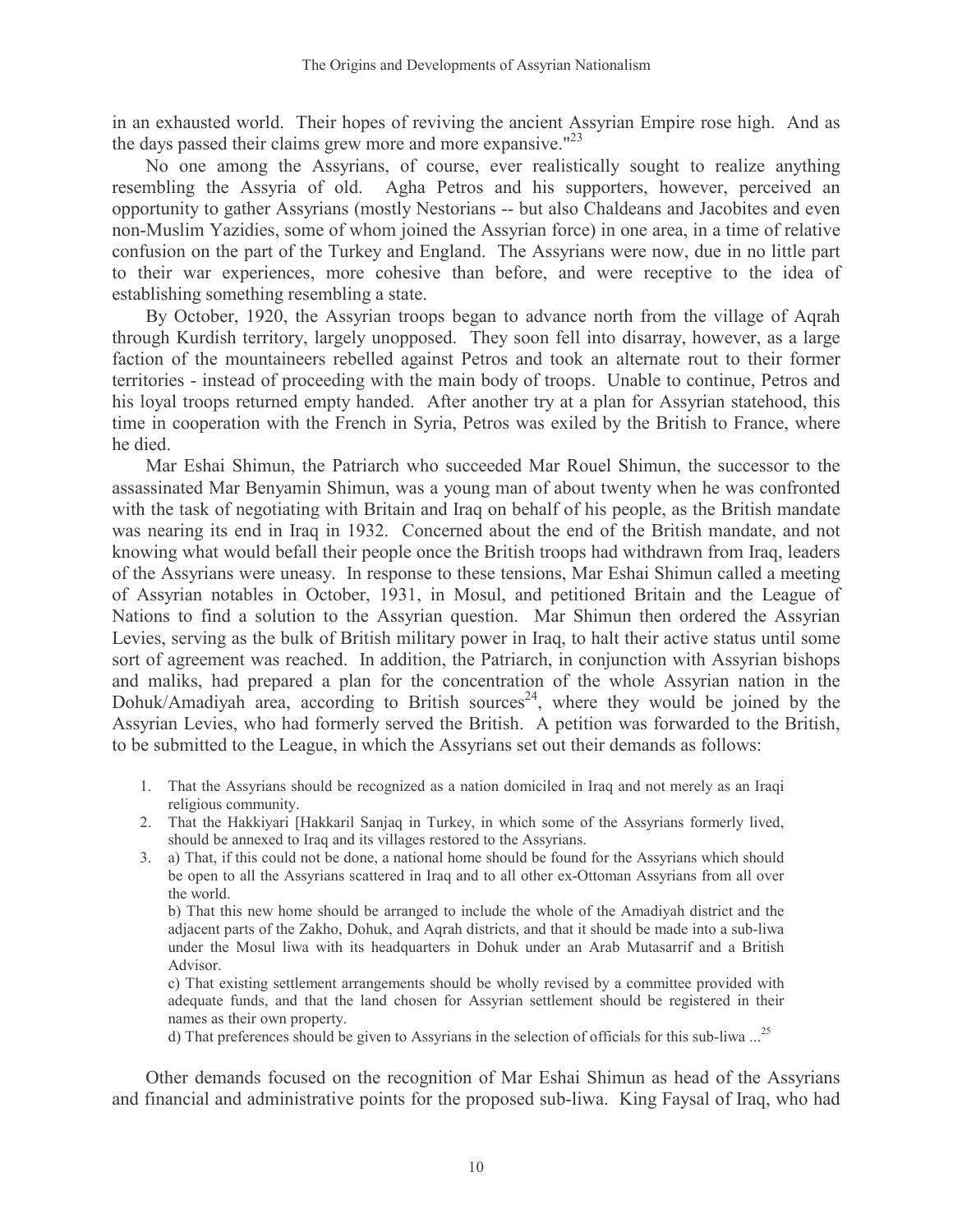formed good rapport with the Chaldean and Jacobite hierarchy, visited Mar Shimun and sought to dissuade him from continuing to internationalize the Assyrian question, and to seek a solution with Iraq.<sup>26</sup> Faysal failed in his attempts to muffle Assyrian demands, a fact which angered other members of his Ikha party government - who wanted to see a more uncompromising position taken against the Assyrians. Unable to work out any mutually satisfactory plan, the Iraqi government placed Mar Shimun under arrest and sent troops against Assyrians loyal to him. After a few skirmishes between Assyrian irregulars and the Iraqi army, in which the Assyrians inflicted a number of casualties, the Army, under the leadership of General Bakir Sidqi, and with the tacit approval of the Ikha government, began to round up unarmed Assyrians for summary executions. This episode ended with the massacre of hundreds, perhaps thousands, of women, children and unarmed men (who had surrendered to the Iraqi army) in and around the Assyrian village of Simele. A similar massacre was planned by Bakir Sidqi for the Assyrian Chaldean village of Alqush, north of Mosul, but failed due to the embarrassment caused to the Iraqi government and Britain. Thousand of Assyrians, mostly those who were loyal to Mar Shimun (and who had engaged in combat against the Iraqi army) , had crossed the border of Iraq and settled in French controlled Syria. These remained in northeastern Syria and formed a relatively homogenous Nestorian community there.

With Mar Shimun exiled to Cyprus and the British in compliance with the Iraqi government, the Assyrian nationalist movement was halted.

While the voice of Assyrian nationalists was silenced, and the world press became disinterested in the Assyrians, the movement for unity and autonomy continued. Various Assyrian secret organizations were formed in Iraq and in Syria. One of the most prominent, "Khait Khait" (abbreviation for Assyrian Love and Unity), had hundreds of members in the Habbaniya British military base and settlement, where thousands of Assyrians came to work and live. $27$ 

It was most likely this group that submitted to American diplomats visiting Iraq in 1945 a petition entitled the Assyrian Problem. It was similar to other petitions in that it first sought recognition and then appealed to the West - in this case to the United States -for various forms of political assistance. The petitioners asked that

(a) We may be considered a separate and distinct people (nation) which joined the Allies in both wars and made great sacrifices losing its political Autonomous Status...<sup>28</sup>

No record of any serious interest on the part of any American political body in the Assyrians has been discovered, prior to and after this petition. Having submitted a similar appeal to the newly established United Nations in the same year in San Francisco with no success, the exiled Patriarch of the Church of the East, Mar Eshai-Shimun finally decided to change his policies and withdraw from nationalist politics formally. By 1948, Mar Eshai Shimun decided that the Church would formally relinquish its nationalistic role, and make direct contact with Middle Eastern countries. The Patriarch contacted the representatives of the Iraqi, Iranian, and Syrian governments in Washington, and subsequently called upon his followers to live as loyal citizens wherever they resided in the Middle East. Although church activity continued one way or another to buttress nationalist sentiments, particularly in Iraq - where political groups could not exist in any official capacity - the move by Mar Eshai Shimun left a vacuum for another organized effort at the forefront of the movement.

In 1968, the Assyrian Universal Alliance was formed by mostly Iranian and American Assyrians, a fact which led the Iraqi regime of Ahmed Hassan al Bakr to conclude that the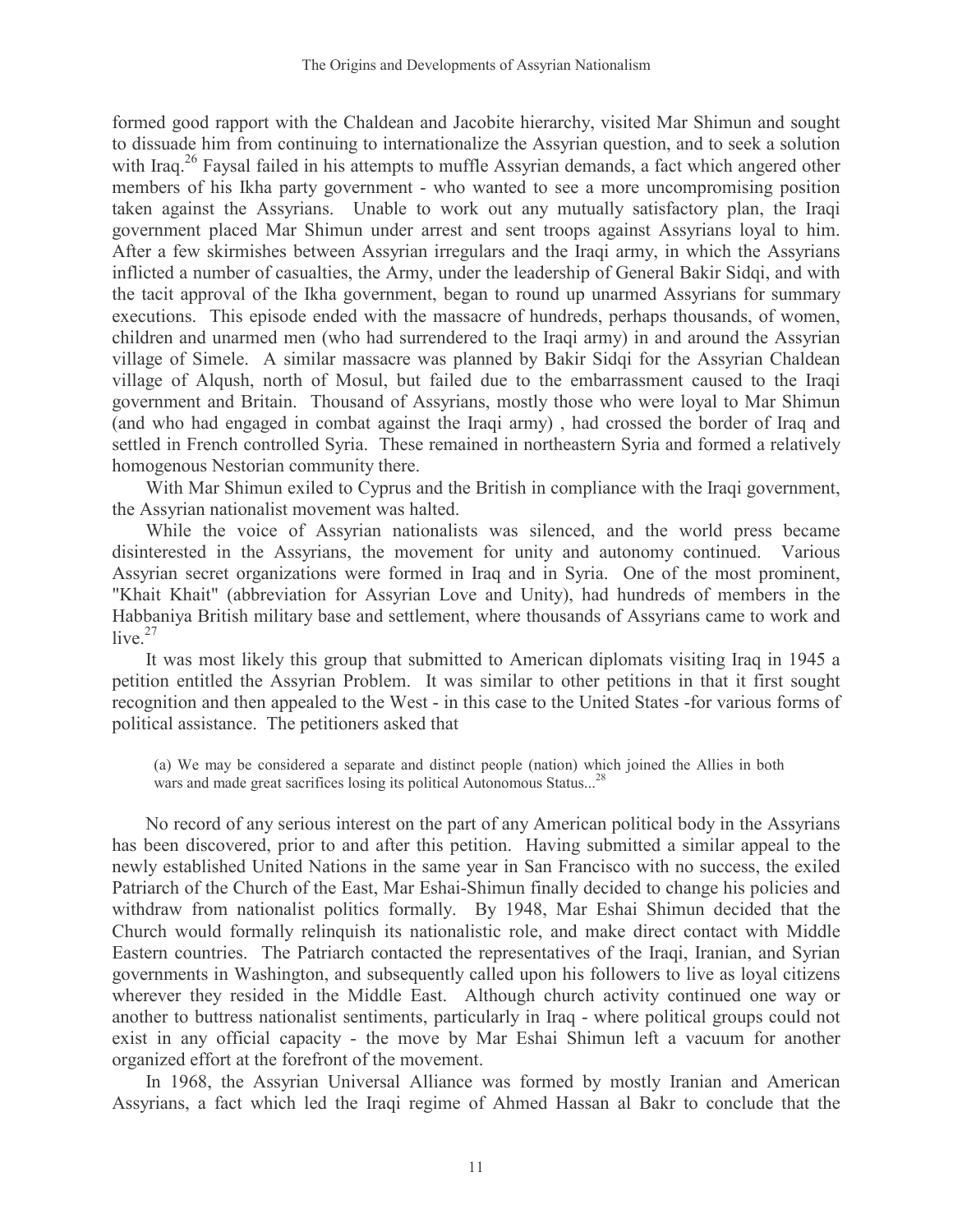organization's demands were nothing more than a front for a conspiracy by the Shah of Iran to undermine Iraqi unity, just as the British had perpetrated upon Iraq earlier, again using the Assyrians as their proxies. Regardless, for a few years, the AUA became the central Assyrian organization worldwide, in particular for Assyrians in the diaspora. While the AUA did manage to put forth some practical demands upon the Iraqi government, its message to Assyrians seemed to be concerned more with biblical prophecy than with political practicality. It continued to insist, for instance, on a "national home" for the Assyrians in north Iraq, despite the impossibility of such a plan - evident to the central personalities of the AUA itself, who were not surprised that it was never even considered by the Iraqi government. In one of its articles on a political rally, the headline read "Assyria is Coming back."<sup>29</sup>

The AUA, despite its grandiose slogans, did become a gathering and unifying force for nationalistic members of other Assyrian sects besides Nestorians. It may be considered the first major Assyrian secular organization with members from the Chaldean and Jacobite communities. Two of its prominent members were Aprim Rayis and Ninos Aho, a Chaldean and a Jacobite respectively.

Though the Iraqi government of Ahmad Hassan al-Bakr did invite the AUA to discuss its demands, no agreement was reached, and the leaders of the AUA, among them Sam Andrews, its Secretary General, were eventually accused of betraying the Assyrian cause by accepting payments by the Iraqis. These accusations were made by Assyrians, and some in the AUA, and caused the organization to split into various antagonistic factions. Bakrís government did, in April of 1972, grant the "Syriac Speaking" people (Al Natiqeen bilugha al Siryaniya) some cultural and religious rights, and a pardon to the Assyrians who left Iraq in 1933, but these acts were more rhetoric than substance. The organizations and publications which were produced were so heavily monitored that they often became the mouthpiece of the Baíath party.

Today, a number of Assyrian political movements have rivaled, and surpassed the popularity of the AUA. Foremost among these is the Assyrian Democratic Movement, established in Iraq in 1979. It is a political party striving for the cultural rights of Assyrians, and democratic rule for all Iraqis. Armed and in the struggle to topple Saddam Hussein of Iraq, the ADM is a member of the Kurdish Democratic Front and has four representatives in the Kurdish Assembly, which governs territory north of the American imposed 36th parallel in Iraq. In addition to having a number of offices, including its headquarters, in Dahouk, Iraq, the ADM has established centers in Syria, where it enjoys support from Jacobite Assyrians, and Iran. In the United States, thousands of Assyrians have supported the ADM, contributing financially and morally to its cause, considered much more coherent and realistic than that of the AUA.<sup>30</sup> The ADM has reoccupied and restored a number of destroyed Assyrian villages in north Iraq in the past two years.

"For the first time since the fall of Nineveh [the ancient capital city of the Assyrians] in 612 BC," stated one of the ADM's leaders in a fund-raising dinner in Chicago, "Assyrians are building homes in Assyria. $i^{31}$ 

Although religious divisions still continue to divide the Chaldeans, Nestorians and Jacobites, political animosities and differences have lessened, as various social and political organizations have formed links and alliances with each other. A good example of this is the Assyrian Federation of Sweden (Huyada) , an umbrella body which has a majority of Jacobite and a minority of Nestorian organizations as members. Informal integration among the members of the various churches, however, has yet to be fully realized.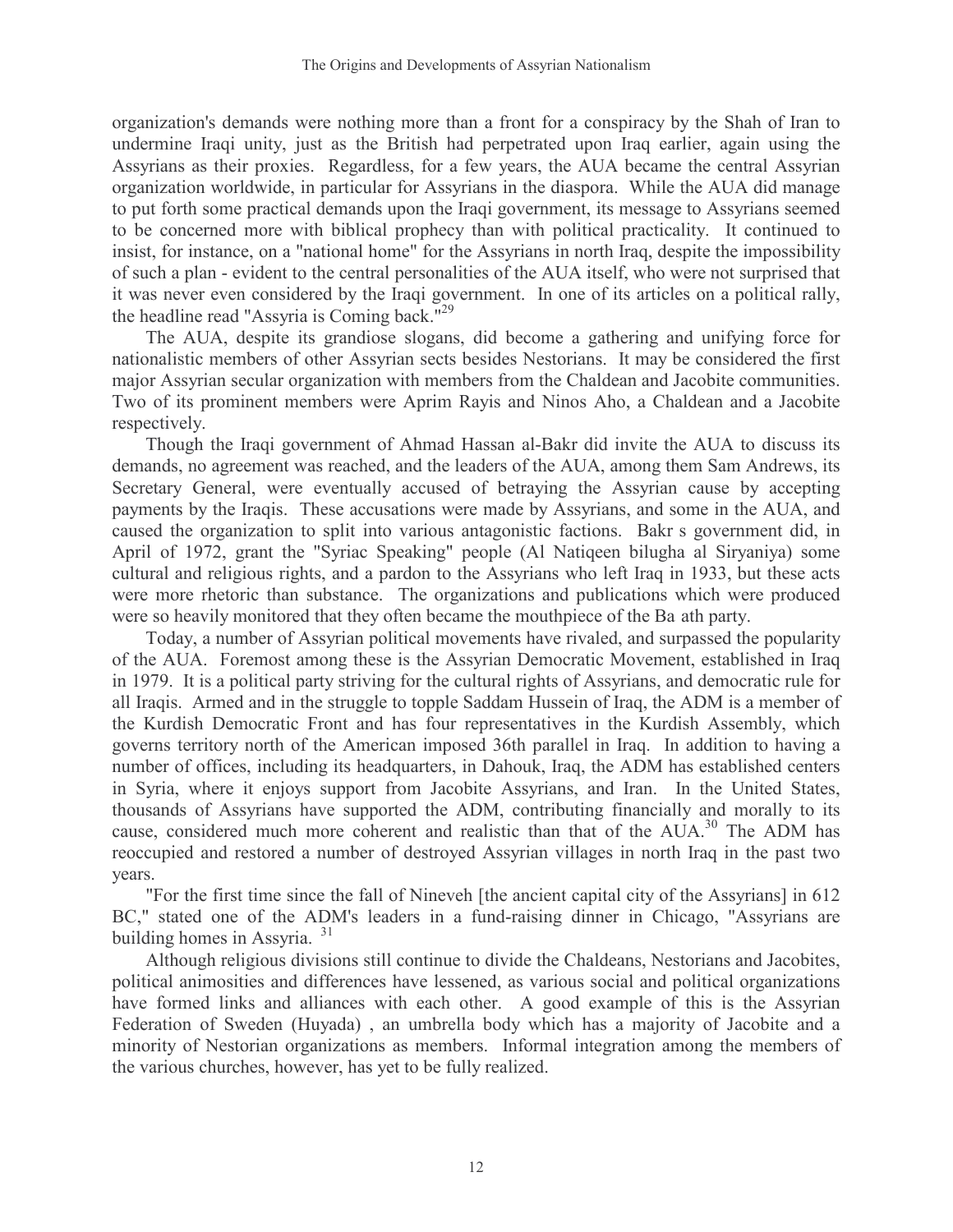In reviewing Gellner's theory of nationalism below, the focus will be on the Nestorian Assyrians, from whom the overwhelming majority of Assyrian nationalist activists have come from, with the focus being mainly on two historical periods to show the two stages of the nationalist movement among the Assyrians. The first period, from the 1890s to 1914 in Urmia, is that which saw a blossoming of intellectual output, as it were, of nationalistic ideas and conceptions; books and periodicals were published, and an Assyrian council was formed. The second period encompasses the First World War and its aftermath up to 1933, the year in which the Assyrian national movement was formed and later crushed violently by the Iraqi government.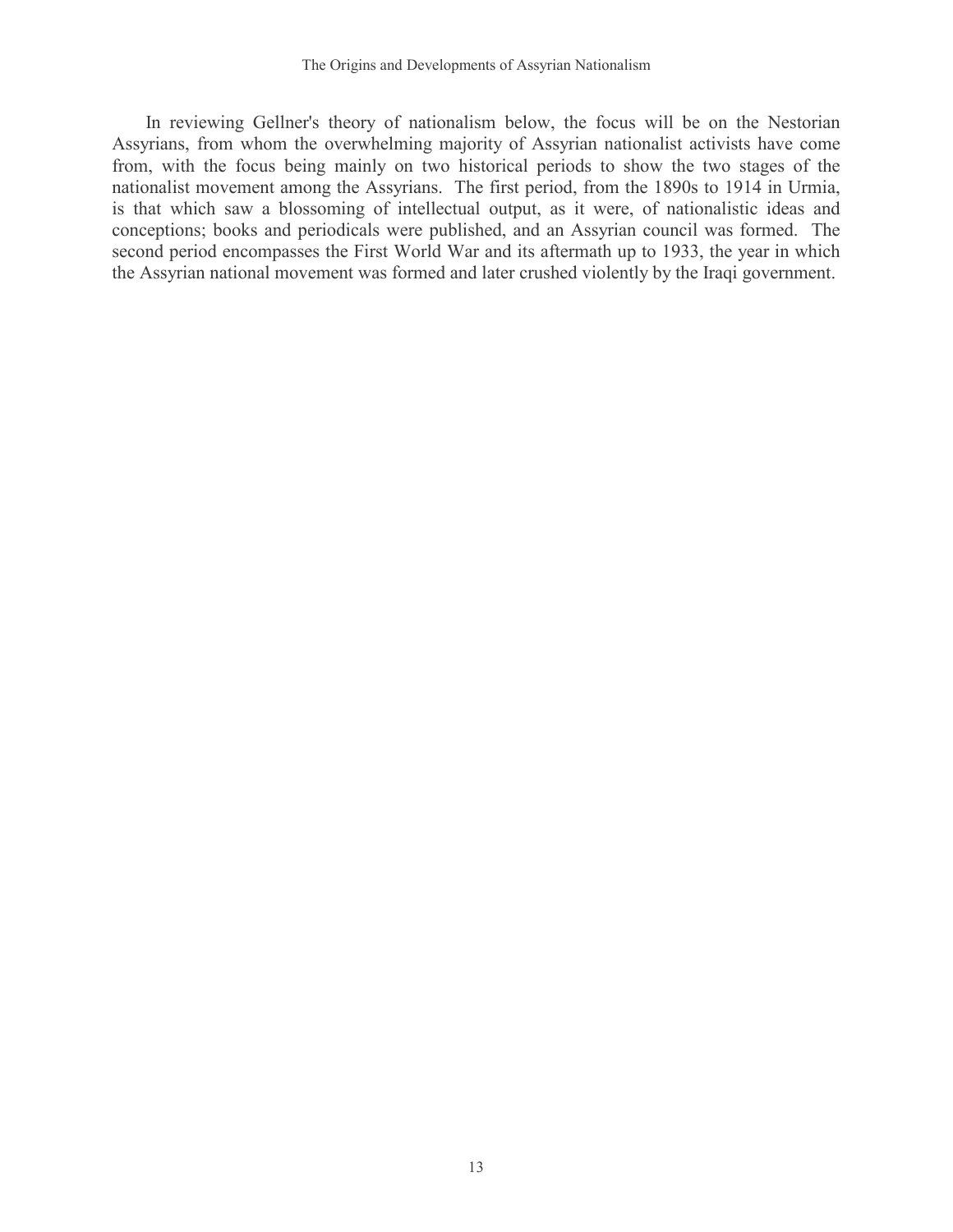### GELLNER'S THEORY AND ITS IMPLICATION

Ernest Gellner's theory has been characterized as possessing elements of functional and psychological theories of nationalism.<sup>32</sup> The psychological theory's usual point of departure is to assume that the need to identify with or belong to a entity larger than one's self becomes important in times of change, when previous systems of identification are undermined.<sup>33</sup> One's identification with one's role in a village, for example, becomes undermined when that village undergoes an industrial transformation, which disrupts all traditional ties between the inhabitants and changes the roles they once possessed. In such as case, people of the changed village can no longer identify with their roles, which have disappeared, but must find another identity - which is ethnicity or nationality.

In functional theory, nationalism is perceived to be guiding the rapid process of modernization, by bringing the various divided factions - tribal, religious, regional, etc. - together to build a significant population ready to be mobilized by the state. Nationalism, in other words, exists because it serves a purpose, a function.

Gellner begins his theory by postulating that society has a ëstructureí and a 'cultureí. He defines relations concerning the role of a person in society as part of structure, and those governing expressions, such as dress, as part of culture:

The fact that, for instance, property passes in the male line and that co-operating groups are determined by agnatic descent, are facts concerning the structure of a society; the fact that membership of a group is signified by wearing a certain kind of cloth, and that marital status is reflected in the manner of taking part in collective dances, is part of the culture of the society in question.<sup>34</sup>

Both culture and structure exist in all societies, but in small and simple societies, Gellner notes, there is a much more developed structure, "i.e. individuals are ascribed roles (often conceived in kinship terms) which determine and circumscribe their activities and relationships to others: fairly little is left to choice and fancy."<sup>35</sup> Simultaneously, such societies have an extremely developed culture as well, and this tends to symbolize social position in manner, conduct, ritual, dress, and so forth.

Where relations between members of a society are fairly well known, 'all know their place I as a result of the small size of the community, shared culture is not indispensable, according to Gellner. It is "not a precondition for effective communication." That is, if each person knows where he belongs in the social order, he does not have to communicate this fact about whom he is (what he does) to get along. "In the stable, repetitive relationship of lord and peasant," states Gellner, "it matters very little whether they both speak (in the literal sense) the same language. They have long ago sized each other up..."<sup>36</sup> As long as people know about each person's role in the social ladder, runs the reasoning here, there is not much need for communication. This is why peasants do not have difficulty, for instance, accepting the fact that their lord is of a different nationality. They understand his position and he knows about their status.

In larger societies, on the other hand, structures tend to be less developed, but they are not missing all together. Bureaucracy serves as kinship for modern man, according to Gellner. And the intricacies of modern bureaucratic terminologies, relationships and symbols rival the kin networks of complex tribes. Yet in modern societies, one's role in the community is less a part of one's self; " ... man is a man and not fully identified with his role..."<sup>37</sup> And although within organizations there are ascriptions of roles, persons living in the wider society are free to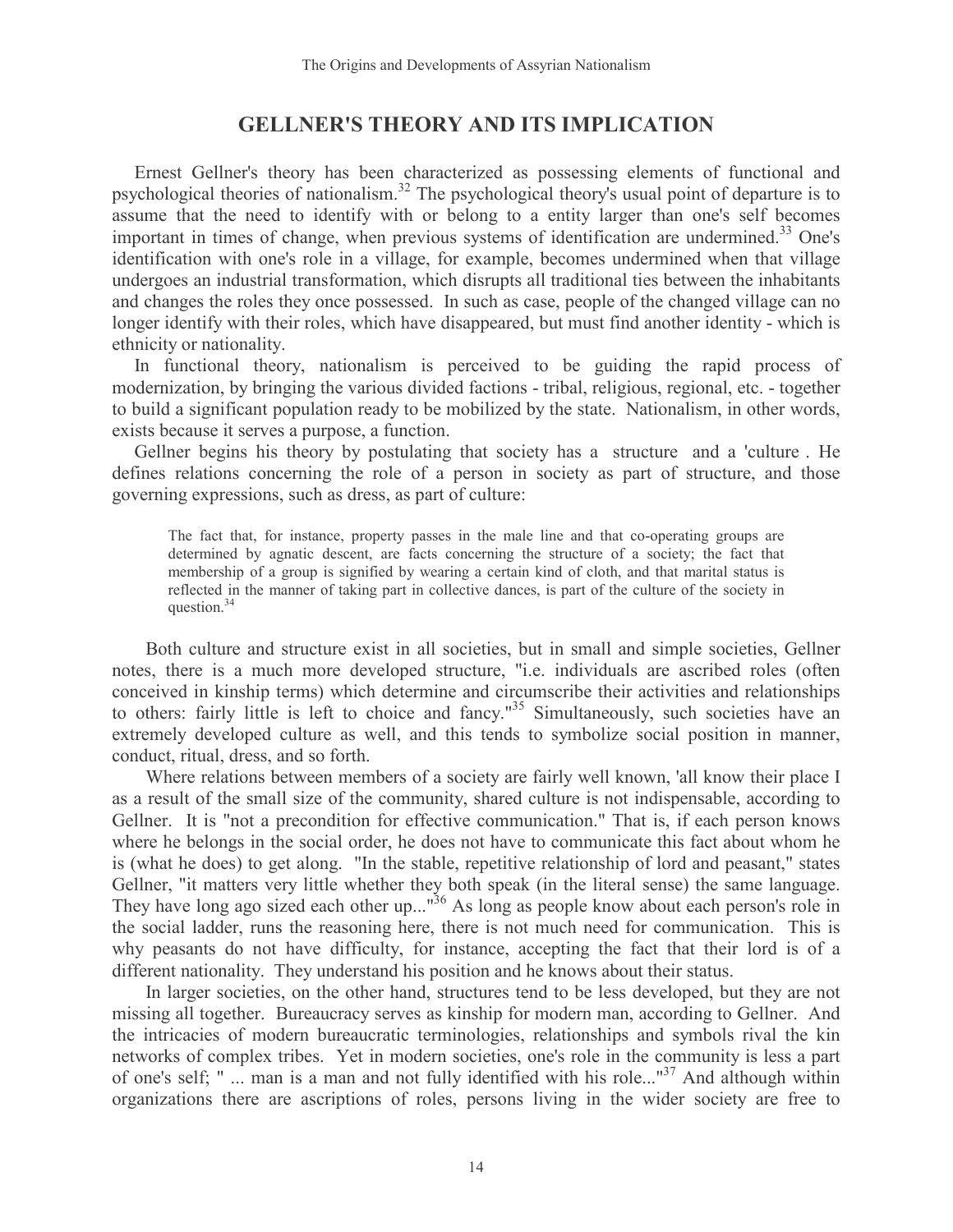embrace organizations of their choice and change when the desire arises. Gellner notes that the majority of relationships between people in larger societies are "ephemeral, non-repetitive, and optional." They are more encounters than relationships.<sup>38</sup>

This has an important consequence: communication, the symbols, language (in the literal or in the extended sense) that is employed, become crucial. The burden of comprehension is shifted from the context, to the communication itself: when interlocutors and contexts are all unfamiliar, the message itself must become intelligible - it is no longer understood, as was the case in traditional societies, before it was even articulated - and those who communicate must. speak the same language, in some sense or other.<sup>39</sup>

Whereas in smaller and more structured societies, communication was not as important, due to each person's knowledge of the other's position - 'before it was even articulated' - it is vital in larger societies, as a person's attachments to an identifiable and established role fade. This leads to an incoherence in understanding the self and other persons in society, which then necessitates the emphasis on communication, which identifies persons to each other. Since communication is culture, culture becomes increasingly relevant as a form of cognitive stability in the face of the process of industrialization, which has caused the erosion of the various traditional roles and structures. This erosion, states Gellner, is "inherent in the size, mobility and general ecology and organization of industrial society, or even of a society moving in this direction."<sup>40</sup>

The underlying assumption made by Gellner here is that people need to comprehend each other - and toward this end communication and culture serve a primary purpose: to allow people to understand each other now that roles within structures no longer seem certain and defined. This the case particularly because industrialization brings about the changes that alter and transform roles and break traditional ties between people.

Industrialization and modernization proceed in two ways. First, they erode traditional agrarian societies, as we noted, disrupting the intricate network or structure of relationships, and, second, they strike various regions and territories of the globe in an uneven manner, at dissimilar times and with dissimilar impacts. It is this uneven and disorderly process of modernization and industrialism, its "uneven diffusion," that is associated with nationalism.<sup>41</sup>

To better explain his theory, Gellner presents a model which outlines the processes by which nationalism attains relevance. He visualizes modernization as a tidal wave sweeping over the world, "a devastating but untidy flood, aided or obstructed by pre-existing currents, deflected or canalized by the rocks and sandbanks of the older social world."<sup>42</sup> As this tidal wave moves, it passes over territories A and B, which are under one sovereignty. The wave hits A first, which undergoes the necessary changes. By the time A is approaching affluence as a result of modernization, B is undergoing the peak of dislocation and misery that are the symptoms of the approach of modernization. Now B is under the same political umbrella as A. What happens to B in this case?

Gellner postulates two consequences depending on the conditions. In the first case, the people of B are culturally the same as A. They cannot be physically distinguished as a collectivity - they simply live in a region of their own. In this case, the men of B will become the lower working ranks of the total society of A  $\&$  B. Since the people of B are culturally similar to A, they will not be excluded from the total society, because there are no distinguishing traits that the privileged members of A can locate in the members of B. Regardless of the class differentiation that exists, no separation will occur.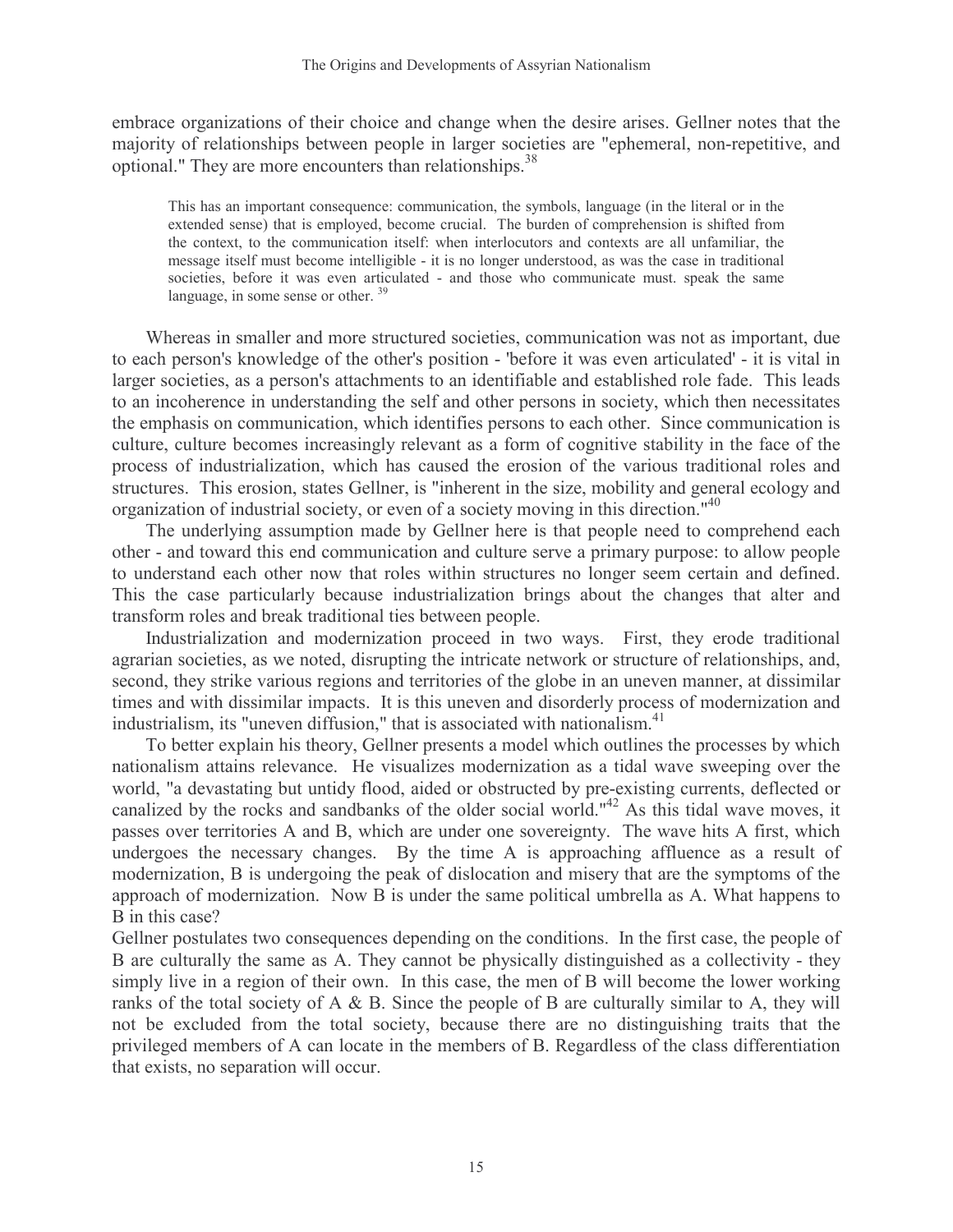... all in all, it is likely that region B, though discontented, will remain within the larger society, either awaiting the moment when the high tide of prosperity reaches it as well, or anticipating events by large-scale migration. <sup>43</sup>

Thus the people in B, despite, their economic difficulties and inequalities in light of the people of region A, choose to remain a part of the same collectivity, striving and hoping for change. They do not possess enough cultural differences to set themselves apart.

In the second case of Gellner's hypothesis, the people of B are radically differentiated from the people of A. They are racially, and religiously distinct, and so can be easily physically distinguished by and from the people of A. In this case, the people of B will begin to form, or reform, their own collective identity, "their discontent can find 'national' expression: the privileged are manifestly different from themselves, even if the shared ,nationality' of the underprivileged men from B starts off from a purely negative trait, i.e. shared exclusion from privilege and from the 'nation' of the privileged."<sup>44</sup> Furthermore the privileged of A seek to exclude from their realm the ill-trained and poor people of B. The small intellectual class in B, which cannot easily pass into A, will profit from a detachment of land B from land A. If it succeeds in bringing about a separation, it will monopolize the most desirable posts in the newly independent B land.

The above model points to two factors which are necessary in the formation of nationalism. The first is the presence of economic and urban competition between workers who either living are or have come to live in an urban industrializing or industrialized center, where competition for resources is strong, the second is the existence of a noticeable and novel culture, from which a collectivity may draw its national identity, and which may serve to exclude this collectivity from and by another. A collectivity goes on to exclude another because A) it has been excluded by a more privileged one, or B)it is the one that has greater privilege and does not want to share it. Culture and pigmentation, etc. (factors which render one group distinguishable from another) have, of course, always existed. Their elevation in society, however, has come with the penetration of industrialization and the growth of competition for resources among people - as illustrated in the above model by Gellner.

This is where culture, pigmentation, etc. become important: they provide means of exclusion for the benefit of the privileged, and underprivileged ... Nationalism is not the awakening of nations to self-consciousness: it invents nations where they do not exist -but it does need some pre-existing differentiating marks to work on, even if ... these are purely negative (i.e. consist of disqualifying marks from entry to privilege, without any positive similarity between those who share the disqualification and who are destined to form a new 'nation').<sup>45</sup>

Our focus will be on the role of a novel culture and that of the causal relation between industrialism and nationalism, and how it relates to the role of intellectuals and proletarians factors which Gellner perceives as vital for the establishment of a nationalist movement.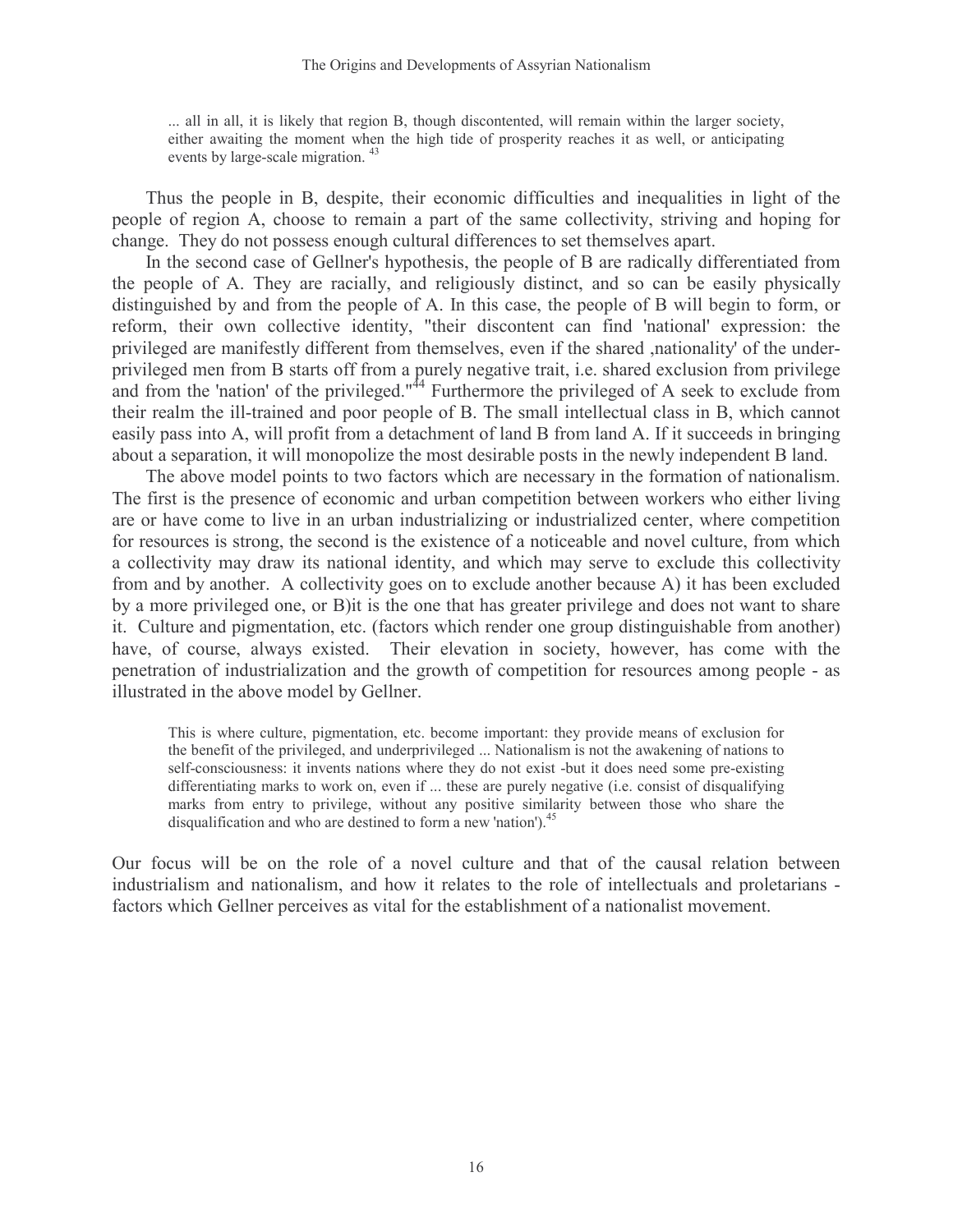## THE FORMATION OF NATIONALSIM AMONG THE ASSYRIANS

#### I. THE FIRST PERIOD; THE ROLE OF INTELLECTUALS AND PROFESSIONALS IN URMIA 1890-1914

The combined influence of the Western missionary activities and Russian military advances into Iraq and Ottoman Anatolia affected the status and outlook of Eastern Christians, particularly Nestorians. The Western missionaries provided opportunities for education and economic advancement, and the Russians gave the Nestorians a new political confidence.

Over the latter course of the nineteenth century and early part of the twentieth, the Assyrian community in Urmia gained predominance as the number of merchants, professionals and intellectuals grew. In the outlying villages of Urmia, hundreds of schools were established, and two colleges were built in the town of Urmia. Just as they had done with the Armenians, the American missionaries played a decisive role in the economic and educational advancement of the Assyrians.

"Gradually,î states Arian Ishaya, "a professional class of Assyrians became visible," staffing the various missionary establishments.<sup>46</sup> By 1920, the Assyrians in Iran had the highest rate in literacy of any ethnic group, 80% according to Charles Issawi.<sup>47</sup> As early as 1848, the Protestant sponsored periodical Zahrira d'Bahra (Ray of Light) was published in Assyrian. This periodical, among its religious essays, featured news clips from all over the globe, bringing cosmopolitanism to its readers.

It was among Western educated elite, including priests and bishops, such as the French educated Catholic Mar Tuma Oddo, the Chaldean Bishop of Urmia, that the espousal of nationhood took place in the 1890s. Pamphlets and articles about the "Oumtaî (nation) began to appear in the neo-Syriac language. A number of nationalists advocated, and succeeded in, reapplying the name of the Assyrians - by changing it from Syriacs (or Syrians - not related to present Syrians) to Assyrians [Suryaya to Aturaya], a change which symbolized the desire of the intellectuals and leaders of the community that it was necessary to move away from the religious constitution of the 'nation' and towards its secular character. one of the best available source of information on the state and perspective of the Assyrians - particularly the well educated - prior to and during the First World War in the area of Urmia is the periodical Kukhwa (the Star), a biweekly newspaper which ran from June 1906 to the Autumn of 1914, and then on and off again from 1917-1918. Although other periodicals existed in Urmia, Kukhwa was the only independent - not published through or sponsored by a Western mission. Kukhwa was the first periodical to carry overt nationalistic messages; news from Assyrians in the diaspora, lessons on history, essays on the importance of national identity and the detriment caused by the existence of a variety of Churches, to which the majority of the previously Nestorian Assyrians had converted. It represented the voice of the nascent Assyrian intelligentsia of the time, a group of American and Russian educated young professionals; Dr. Fraidoon Bet Oraham, Benyamin Arsanis, Dr. Baba Parhad, and Mar Tuma Oddo, among others. In various articles and essays, these advocated a separation of church and state,' a new sense of nationhood and national unity, and an awareness of national history. It is worth quoting some of the essential goals of the periodical here, as they were published in the first issue of Kukhwa. The aims of the editors, it is clear, resemble the goals and aspirations of nationalists everywhere; espousing national unity and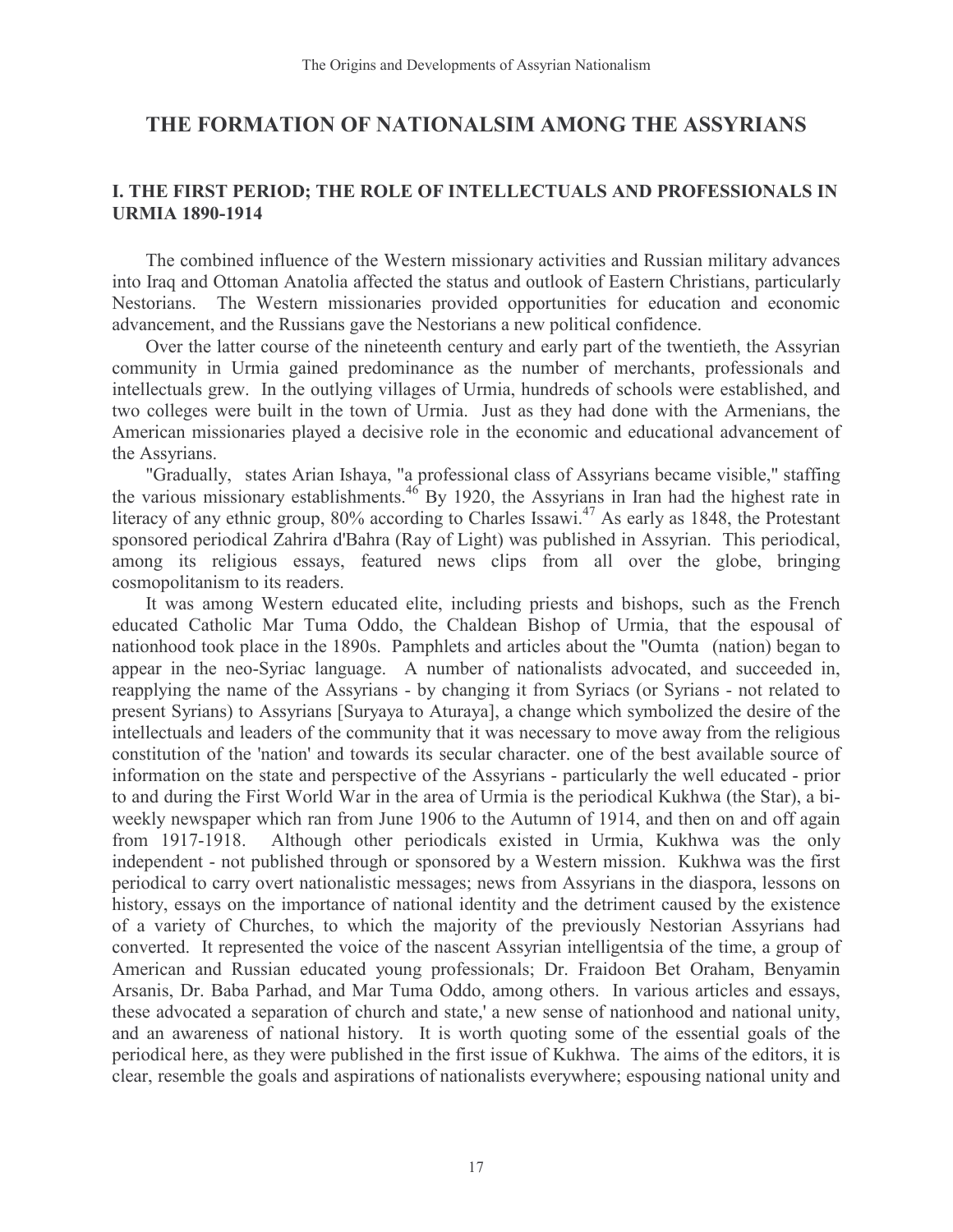loyalty, condemning various ësubnational' (tribal, religious) allegiances, and encouraging communication and education.

1. The primary aspiration of Kukhwa is to unite the Millet, through love and unity, which are the cornerstone of the Millet. Today we are not one church, as we were 70-100 years ago. We no longer have nationalistic [unifying] sentiments ...

Even in spelling and publishing we are divided. This [unusual] case is not found in any nation that perceives itself civilized ... there are hundreds of such deficiencies that pertain to us Assyrians...

2. To unite the nation through letters (communication), essays, and news that find their way in this paper. Our people are scattered in Turkey [Ottoman empire], Iran, Russia, and America. There are signs that this diaspora will greatly increase, and year after year it will decrease the numbers of those who still reside in their own homeland.

3. kukhwa will strive to be a catalyst for the advancement of education and culture; a forum for the exchange of nationalistic ideas and discussions.

6. kukhwa will not become a device for arousing and strengthening denominationalism. We will not have the place or the opportunity for the theological arguments - no room will be provided for polemics about the greatness of one denomination or faith, and the weakness of another. We are aware of [secular, nationalist) ideas and want these to take greater hold in our hearts and minds: we are all the sons of one nation, from the same flesh and blood and possess one language.

It is our intention to elevate the ethics of our people, to indoctrinate them into accepting the foundations and pillars that uphold our faith, and which we accept without opposition.<sup>48</sup>

To ëunite the Millettí became an important endeavor for the intellectuals once they had become aware of the 'advanced' nations around them, and once the weakness which they possessed as a result of their divisions became apparent. It was not so much the 'need for identity' as the desire for empowerment by gathering.

Secular and nationalist ideas had taken root among the intellectuals. Well aware of the new political ideologies in the world, Assyrian intellectuals felt that nationalism was a sentiment that would empower a people -much like it seemed to be doing in the seemingly secular West. It was the norm in the world, in particular among Europeans, who were modernized and powerful. Not unlike the Arabist Christian Syrians of Lebanon, the Assyrian nationalists sought to enlarge their 'base' of operations, as it were, to transcend the religious and tribal confinement, and reach the ënation.'

What made the nationalist ideas of the intellectuals all the more appealing was the fact that denominationalism antagonisms had paralyzed their community. An instructive example in how detrimental denominationalism could be was is the case of the Assyrian Council formed in Urmia in 1906-1907. For the first time in Urmiaís history, the various Assyrians that lived in the city and in the hundreds of villages that surrounded it, joined together and formed a council, consisting of 9 elected members, to administer to temporal matters of the community and send an Assyrian delegate to the Iranian legislature in 1907. Disagreements and conflicts between the various religious groups within the council, particularly between members of the Russian Orthodox faith and other's, brought the council to ruins.<sup>49</sup> Members of Kukhwa editorial staff referred to the involvement of "foreigners" in Assyrian affairs, and condemned denominationalism. Nationalism, with its promise to transcend sub-national and religious barriers by making the 'nation' the focus and not denominations or tribes, was the perfect solution.

"They learned anew," states John Joseph, of Assyrian intellectuals disturbed by religious divisiveness, "to cherish their language and historical traditions in spite of the fact that their small community was split into denominations antagonistic to each other."<sup>50</sup> Indeed, a result of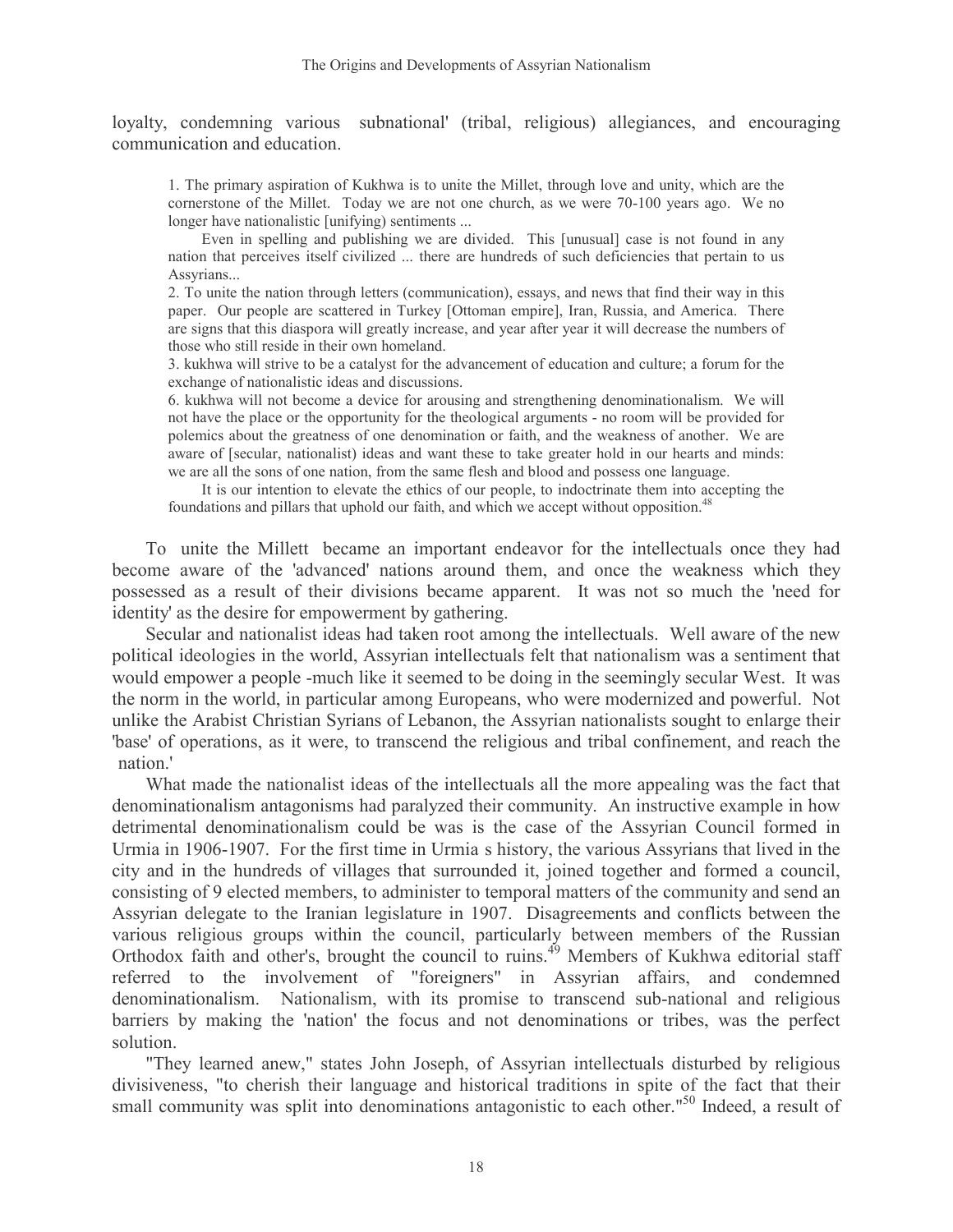denominationalism, Assyrians concerned with the state of their community began to refer to a mythologized history as a savior of sorts. The language and 'traditions' which were cherished were modernized to become compatible with and aid nationalism. Glorious episodes in Nestorian history became a point of pride for the now Protestant Assyrians.<sup>51</sup> Later, Akitu, an ancient Assyrian religious festival, was revived as a nationalistic reminder. As Edward Shils points out in an essay on the nature of intellectuals, the process of enhancing a culture entails a rejection of the very cultural values in various degrees of comprehensiveness.<sup>52</sup> Ultimately, what this means is that for nationalists, traditions are worthy only as they fill their role to buttress nationalism, and history is as good as the good it does to those who gain knowledge of it.

In 1911, Dr. Fraidoon Bet-Oraham (known as Fraidoon Atooraya, 'Fraidoon the Assyrian') , wrote a polemical essay "Who Are the Syrians, and How Should Our Nation Be Uplifted?, " in which he argued that the national consciousness of a people grows in proportion to the young generation I s knowledge of its forefathers, which was, in Dr. Bet-Oraham's opinion, lamentable at the time. Bet-Oraham was educated in Russia, and for some time lived in Tiflis, Georgia. Here he became familiar with the advancement nationalism was making among the people of the region, in particular the Armenians. In 1917, he wrote the "Urmia Manifesto For a United and Free Assyria," published in a Georgian Socialist newsletter.<sup>53</sup>

Bet Oraham's life was marked by discontentment, which manifests its self in all of his numerous poems and polemical writings. A romantic and a socialist, Bet -Oraham was an advocate, as were most of his colleagues, of changing the ethnic designation of the Assyrian from 'Suryayaí which had a religious connotation to it, to 'Aturayaí which was the term largely used for the ancient, pre-Christian Assyrians. Aturaya came to symbolize the process of secularization and renewal, both a search for the 'lost past' and an abstract restructuring of the 'nation,' to fit into the framework of nation states.

"If we write truthfully," wrote Benyamin Arsanis, who was also, like Bet Oraham, a Russian educated nationalist living in Urmia, "we as a nation are nothing; we do not even possess a name. we very much resemble the inhabitants of the forest, existing without pondering our identity."<sup>54</sup> Arsanis, like Fraidoon Bet Oraham and other Assyrian nationalists and educators, sought first to rethink or 'reconstruct' what it was to be 'Assyrian, I a step towards more appropriately fitting into the world that surrounded them, a world dominated by 'nations' and denominations or divided nations. Once Assyrians transform their thoughts and ideas, Arsanis and Bet Oraham, their actions will accordingly become transformed for the better.

Although Assyrian nationalistic sentiments were more prevalent among the Nestorians (particularly those in Urmia) than among Chaldeans and Jacobites, nationalists were to be found among the latter as well. Among Jacobites, one of the earliest nationalists, Ashur S. Yousif (1858-1915), propounded nationalistic ideas similar to Arsanis, Bet Oraham, and other intellectuals in Urmia. Educated by American missionaries, he was probably influenced by both American evangelism and Armenian nationalism. In the following passage, quoted by numerous Assyrian magazines up to the present, Ashur Yousif's urgent call for change is clear.

To attain cultural development and progress among the Assyrians, both as individuals and as a people, it is necessary to have the highest ideal in life and to seek to realize it. And to reach this goal, families also must bring forth children with a Christian and national character who will serve the nation; and schools must produce leaders. The church and the clergy should revive the pulpit, and with fiery language and divinely inspired message extol the life of the soul. And the wheels of the press should grind out newspapers and books to promote the intellectual, spiritual, and national life of the Assyrians.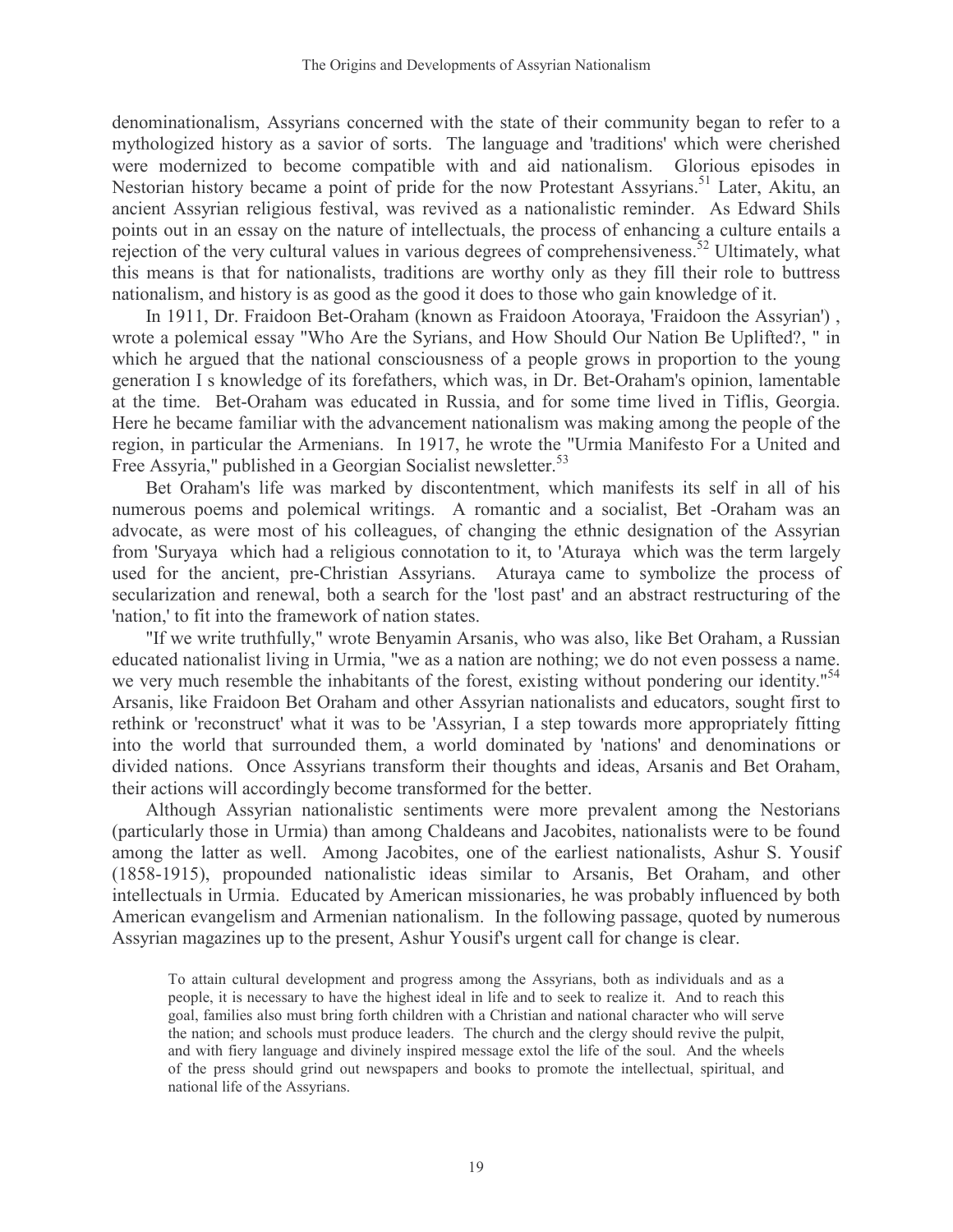Let family, church, school, and press unite in this spirit, cooperate and render mutual assistance, for it is only then that this nation, which has embarked on the journey to self enlightenment, will attain the supreme ideal in life, which it must of necessity pursue.<sup>55</sup>

Among Jacobites and Chaldeans, nationalism did not become a significant movement early on. Other than a few intellectuals and professionals, such as Ashur Yousif, adherents to it were too few. Among the clergy, there was grave concern that nationalism would mean ruin. Chaldean and Jacobite hierarchs possessed institutions that were too close to Ottoman, and after the First World War Arab, seats of power. Members of the Jacobite and Chaldean churches, unlike the Nestorians, were much more integrated, both economically and culturally, within the larger societies that surrounded them. For a time, after the First World War, the Jacobite and Chaldean church leaders did seem to desire an alliance with the Assyrian nationalists, particularly when President Wilson encouraged new freedoms for various nationalities. The Jacobites of America joined delegates of the Assyrian National Associations of America at the peace conference in Paris. Mar Afram Barsoum, Jacobite Bishop of Syria and later Patriarch of the Jacobite Church, was a member of the delegation, but soon became disillusioned and began to defend Arab rights instead of representing his people, and was subsequently known as 'Qass al 'Urubal (Priest of Arabism) among Arab nationalists.<sup>56</sup> It was Mar Afram Barsoum, who also stated his church's position on Assyrian nationalism.

"The 'Assyrianí name," wrote Barsoum, "is an English Protestant invention going back to 1900 AD. It was bequeathed to the Nestorians in the regions of Mosul in 1919-20 AD for a malicious political purpose ... the Syrians have no interest whatsoever in taking to themselves this strange name... $i^{57}$  He further added that the sufferings the Nestorians have endured are a result of their nationalism, and if Jacobites wished to avoid the same fate, they should dissociate themselves from Assyrian nationalistic activity.

It is difficult to assess the influence of nationalist sentiment among the ordinary Assyrian Nestorians of Urmia. The data on this subject has not yet been found. Interviews with ordinary people done by Western missionaries focus on religious matters and daily living habits. Among the Hakkari Nestorians, no evidence of nationalist sentiments existed - none were articulated in any known sources at any rate. Those who wrote in Kukhwa and produced books and pamphlets in Urmia, however, displayed their nationalism most clearly and articulately. Though the nationalism of the intellectuals did not lead to any significant nationalist movement - with foot soldiers so to say - it existed to propound its ideas and perspectives, to be taken up by the leadership of the Assyrians after the First World War.

#### II. THE FIRST WORLD WAR AND THE ASSYRIAN NATIONALIST MOVEMENT

The First World War devastated all Aramaic speaking Christians; Maronites, Jacobites, Chaldeans, and -- in particular -- Nestorians. Although the Nestorians had fought over 14 victorious battles against the Kurds and Turks, the annihilation of their homeland was an inevitable outcome. The people; maliks, bishops and peasants alike, suffered tremendously, and thousands perished by the end of the War. In 1918, the majority of the Nestorians had either fled to Russia or were living in British "tent cities" in the central plains of Iraq.

Such experiences of collective suffering gave the Nestorians a broader perspective on who they were and why they had suffered. Horror gave way to sorrow and then to feelings of injustice and betrayal by their Western allies, who continually encouraged them, but failed to support them in times of desperation. Tribalism began to dissipate as it became clear that it was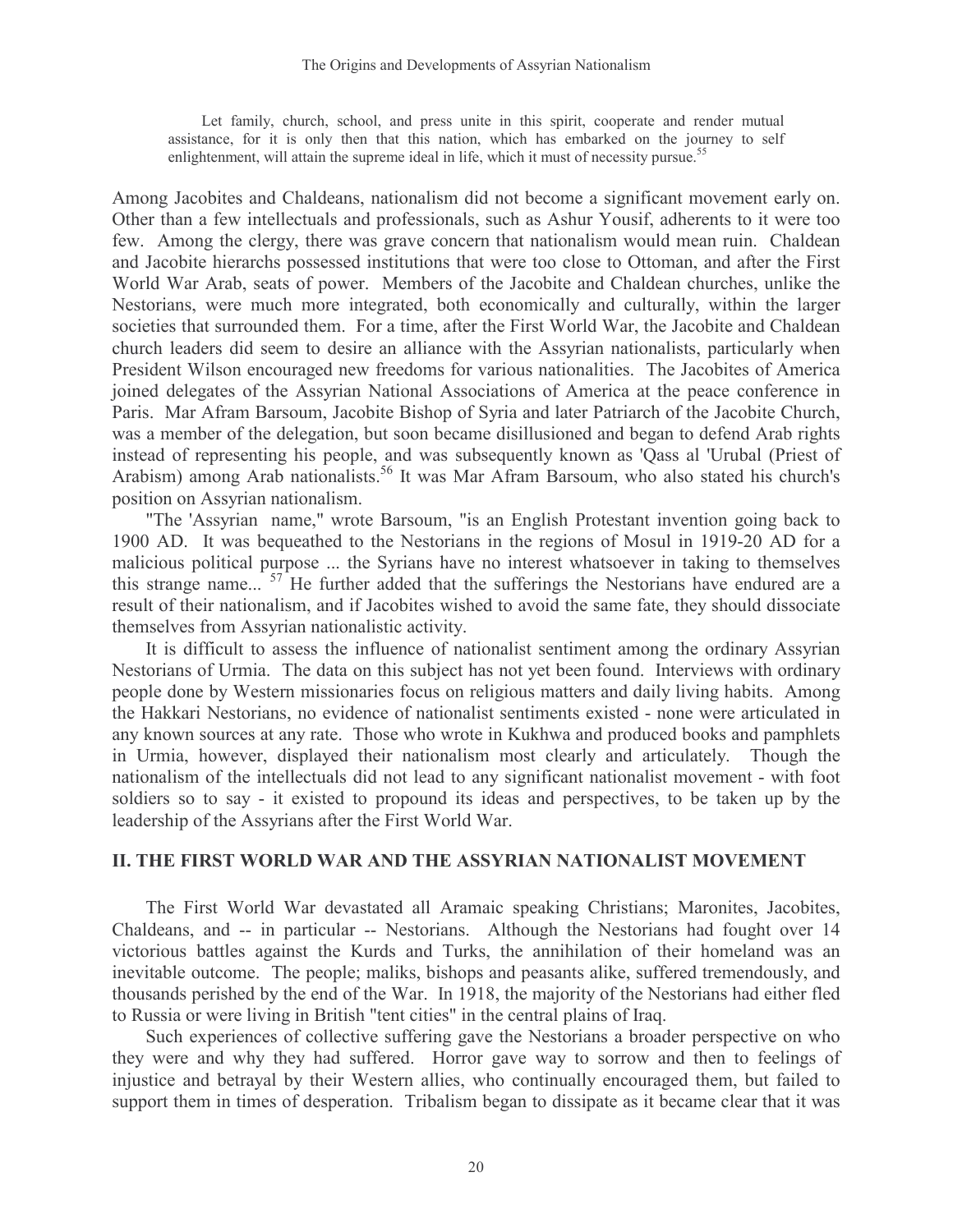the entire "nation," not just a tribe, that was at the brink death. Members of the various tribes, for so long isolated, came into contact other tribes. marriages took place across tribal and denominational lines at unprecedented numbers. A transformation of culture - perhaps one could say its very birth - took place at this time. Tales and folk songs told of persecution and injustice, and reinforced feelings of solidarity among the refugee population. And if, as Majid Khadduri words it, nationalism thrives on bad administration and propaganda, then these two also came to intertwine at this time.<sup>58</sup> The War had uprooted the very social and economic existence of the Assyrians, both mountaineers and Urmians. Homeless and destitute, their anguish manifested itself in nationalistic demands placed before the League of Nations and the British government.

In 1919, Assyrian maliks and community leaders elected Surma Khanim, the sister of the Patriarch of the Church of the East, to represent the Assyrian case before the League of Nations. Though she was received most graciously, particularly by the British, she returned empty handed back to her people. The opportunity for Agha Petros, the renowned Assyrian military leader during the War, had presented itself.

Agha Petros put forth a military plan that was accepted by a large number of Assyrians. The plan, which many observers at the time considered unrealistic, called for retaking the town of Urmia, turning West and retaking the abandoned Hakkari mountains in Southeastern Turkey, and from there heading West to the Mediterranean to form a thin stretch of territory to include the Jacobites - all of this would form a small Assyrian Christian state with access to the sea. The Assyrian troops were to gather at Aqra, an Assyrian Chaldean village in north Iraq, and from there proceed northwest to Urmia, station themselves at Urmia for a short period, and head into the Hakkari mountains and reclaim the former Assyrian territories.

With British guns and ammunition, the 8,000 Assyrian troops began their march in October of 1920. Kurdish resistance was easily overcome and the road was clear toward Urmia. Unfortunately, a conflict between Agha Petros and Khoshaba, commander of the Tyari tribe, caused a split in the ranks. Khoshaba took the finest of the mountaineer warriors and headed toward the Hakkari mountains, leaving Petros with a smaller body of Urmian troops to fend for themselves. Unable to continue, Petros turned back his failed expedition.

The Assyrians remained hopeful that some sort of settlement regarding their lands would be reached, and looked toward the British and the French for assistance. Though they lived in relative peace in Iraq from 1920 onward, the Assyrian leadership's eyes were on British designs and actions, as well as fearful of Iraqi Arab intentions. As the British mandate in Iraq neared its end, Assyrian concerns about the future state of their people were heightened.

In 1931, as noted earlier, the Patriarch of the Assyrian Church, Mar Eshai Shimun, called on all Assyrian bishops and maliks, as well as other representatives, to a conference in Mosul in north Iraq to address the future of the Assyrians. A petition was drawn up and submitted to British authorities within Iraq (quoted above) . Soon after, a letter was presented to the British Brigadier commanding the Assyrian Levies, signed by all of the Assyrian officers, stating that all of the men had decided to stop serving, because "the British Government had failed adequately to ensure the future of the Assyrian nation after the termination of their mandate over Iraq."<sup>59</sup> The Assyrian Levies stopped serving on July 1, 1932, and the British were forced to arrange for the First Battalion of the Northamptonshire Regiment to be transported to Iraq from Egypt, to temporarily staff Assyrian positions. The petition drawn up by the Assyrian leadership was forwarded to the League of Nations in Geneva, and Mar Shimun soon followed things up with a visit there. He was, however, unsuccessful and managed to earn the wrath of the Iraqi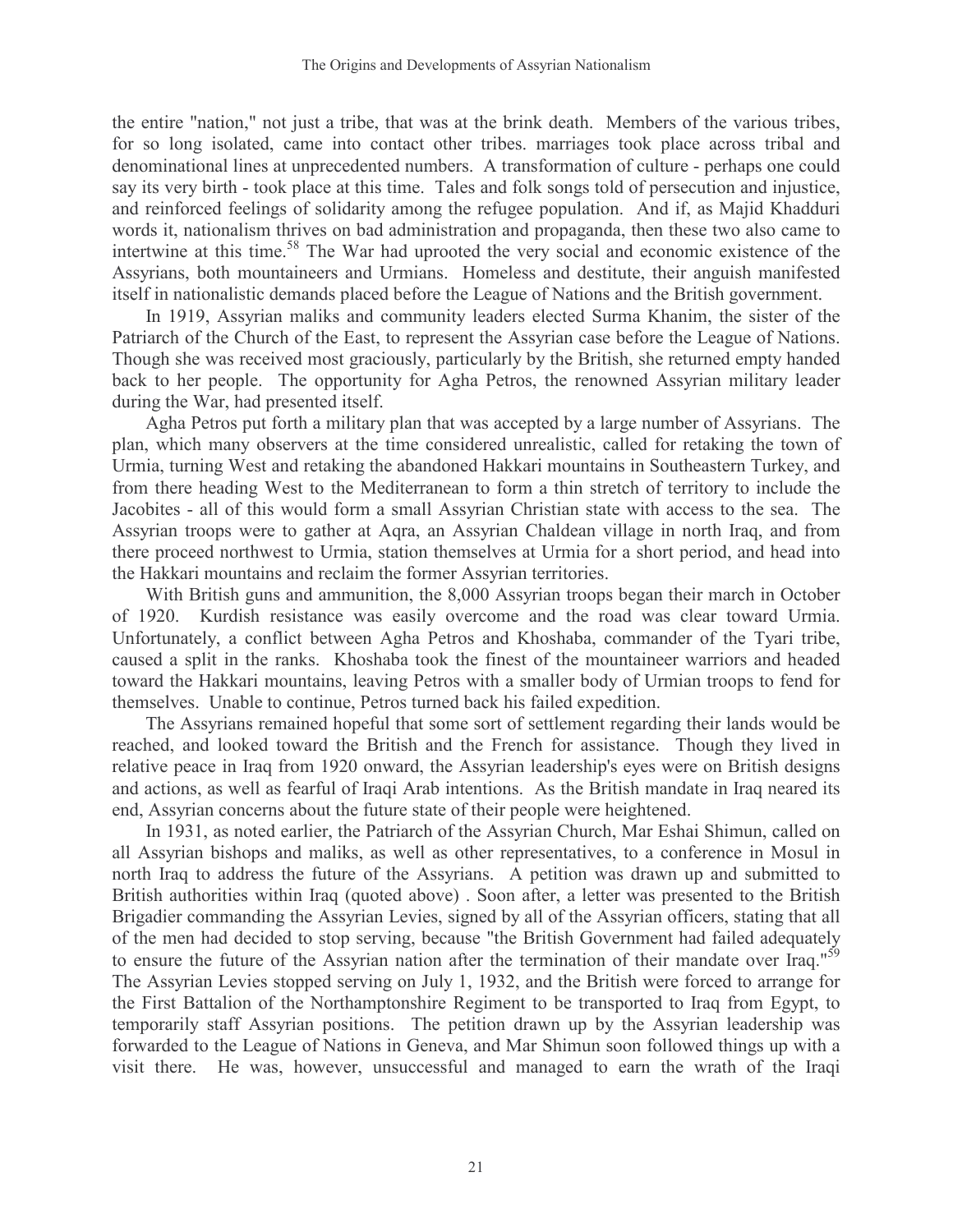government and the displeasure of the British, whose interests now rested with the stability of the new Kingdom of Iraq.

It is needless to recount the historical episodes that occurred next, after no agreement was reached between the Assyrians and Iraq. In summary, the conflict came to a head in August of 1933, and ended with the exile of the Mar Shimun to Cyprus, and the massacre of hundreds (according to the British and Iraqis) , perhaps thousands (according to Assyrian sources) of unarmed men, women and children - who had been previously made to pledge allegiance to the Iraqi government.

The Assyrian case was out of the public realm in Iraq. Within the Assyrian community, however, nationalism, particularly as a cultural expression in literary and artistic endeavors, continued to grow and propagate a nationalist creed in the Middle East and in the diaspora, as well as attract members of the Jacobite and Chaldean communities as Assyrian nationalists, partaking in one history and culture - something previously unimaginable, though all sects shared one ethnicity.

That the Assyrian nationalist movement failed in Iraq does not nullify its existence or its importance among the Assyrians, prior to 1933 and subsequent to it. The Nestorian mountaineers and plainsmen of Urmia, divided by tribe and denomination, now existed under one national name and espoused a nationalist vision of someday having their homeland - though many Assyrian nationalists understand this is unrealizable at present

#### III GELLNER AGAIN

Having recounted the above nationalistic episodes in Assyrian history, let us now turn to three points made in Gellner's theory. First, the rise of the significance of culture and the need for identity; second, the role of a novel or unique culture in the formation of nationalism; and third, the impact of industrialization on the development of nationalism, specifically as it relates to the involvement of intellectuals and proletarians.

As noted earlier, Gellner postulates a causal relation between the erosion of the traditional order of roles, of the structure in a society, by the impact of industrialization and the subsequent increase in the importance of 'culture,' which he defines essentially as "the manner in which one communicates in the broadest sense."

This heightened relevance of culture in people's lives is linked to the incoherence experienced by individuals in an environment that is changing or has changed under the impact of the wave of industrialization, which disrupts life by disintegrating traditional ties and roles which people had.

Why does culture become so meaningful to people? Gellner's thesis is contingent upon the existence of man's need to understand himself and those around him in some way or another, and man's need to belong to a collectivity - a community - to have a nitch in society, a view he shares with Elie Kedourie. Either one will have a position, a place, in society, or he will seek it in other ways, according to Gellner.

If a man is not firmly set in a social niche, whose relationship as it were endows him with his identity, he is obliged to carry his identity with him, in his whole style of conduct and expression: in other words, 'culture' becomes his identity.<sup>60</sup>

Man, then, is "obliged" to possess an identity so as to fulfill his need to understand himself and 'fit' as it were into some collectivity. There are numerous authors, including many whose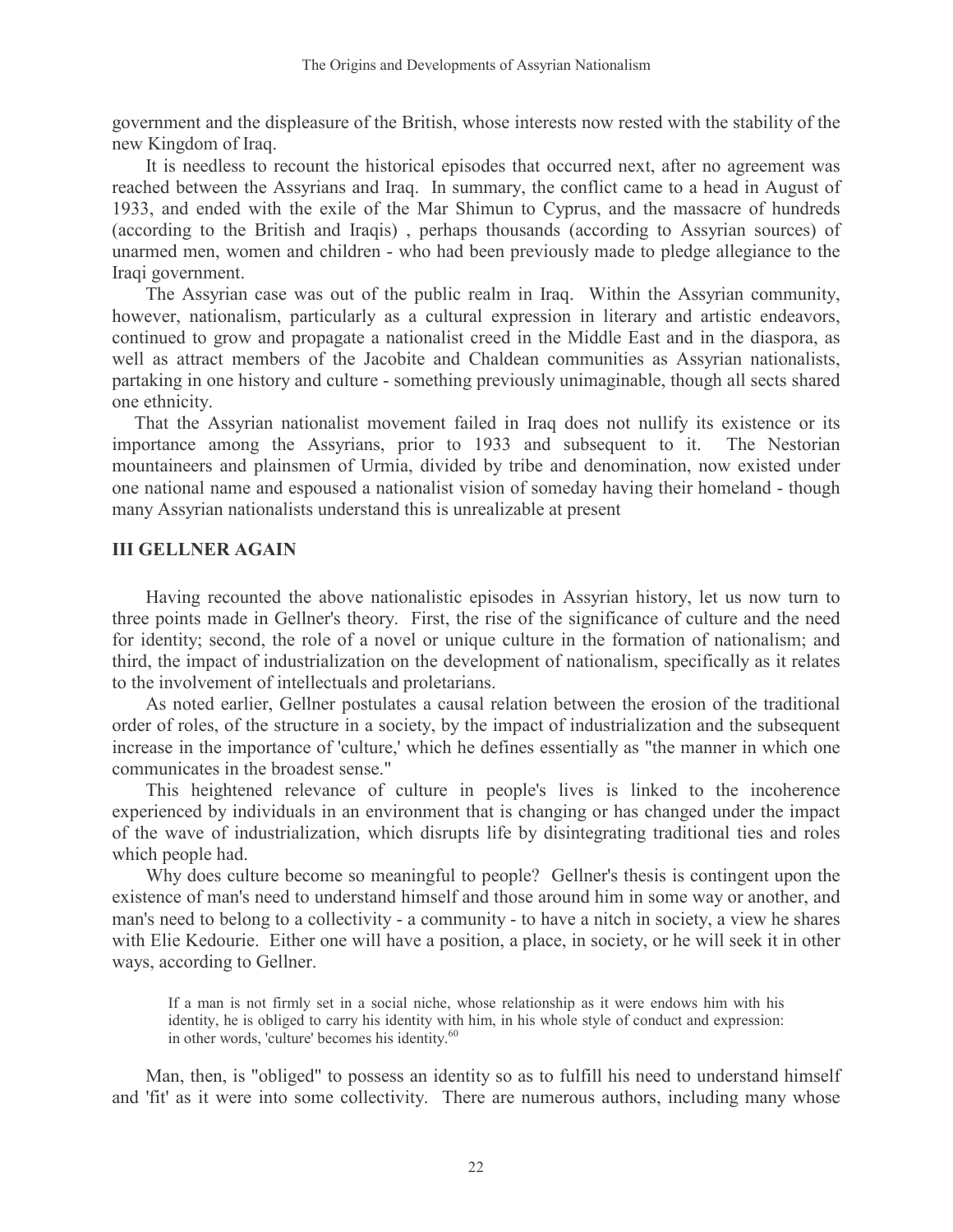writings are on national histories, who agree with Gellner. Albert Hourani, in writing on Arab Christian intellectuals prior to the turn of the Century, noted that upon separation from their native community, Western educated young men desired to 'belong' to another community, one that would be recognized by authorities and which they could comprehend as their own - the secular "Arab nation" was that entity for many.<sup>61</sup> A similar argument could be made about the Assyrian Nestorians of Urmia who left their native church for a number of Western churches, and from whom came forth the intellectuals who formulated the idea of the Assyrian nation stretching in time from the depths of history to the present time, because they sought to identify with that entity, since they could no longer identify with their church. The Indian example cited by Nehru, about the Indian middle class, is illustrative as well:

They wanted some cultural roots to cling on to, something that would give them assurance of their own worth, something that would reduce the sense of frustration and humiliation that foreign conquest and rule had produced. In every country with a growing nationalism, there is this search apart from religion, this tendency to go back to the past.<sup>62</sup>

There is little doubt that the above cases hold truth, particularly in some situations; an international gathering where the flags and symbols of nations are displayed, for example. A person may feel that he must belong to one nation or another, and that he is somehow less than others if he cannot so classify himself - and in modern times, nations have been the legitimate categories of the world system. The difficulty, however, is that the concept of this need to belong, or this search for an identity, are not specific to nationalism. One can also be a member of a Church, a cult, a club, and still satisfy this need for identity and belonging in one way or another. Too, as Anthony Smith points out, such notions ought to be viewed as habits and desires rather than concepts upon which theories are built.<sup>63</sup> The need to belong may of course be prevalent among peoples, but the difficulty in rationally analyzing it, states John Breuilly, is what renders it unacceptable as a historical explanation.<sup>64</sup>

The next two points, according to Gellner, are essential for the promotion of a nationalist movement. The first is the existence of a unique or novel culture, and the second is the participation of intellectuals and proletarians in the nationalist movement; the "two prongs" of the movement.

A unique culture provides, states Gellner, "some pre-existing differentiating marks [for nationalism] to work on... $\hat{I}^{65}$ 

There is something to be said for the role of a culture which may set one collectivity apart from another, both in the abstract and physical sense. Of course this is not to say that cultural differentiation breeds friction between collectivities, but that any type of collective sentiment, nationalism included, will profit from the existence of a cultural "wall" one collectivity may have around itself, which may also be buttressed by economic relations.

In his critique of Gellner, Anthony Smith is of the opinion that culture does not disqualify a collectivity from building nationalism. Clearly, however, one cannot cite an example of a nationalism which has no culture/language (any pre-existing differentiating marks to work on). It is difficult to imagine the Nestorians developing any sort of nationalism without having distinguishable cultural traits; religion, language, dress, and so on, to build on. There are, however, examples of states that have (or will) over time 'forge' some collective identity from the various ethnic and religious collectivities that exist within them, by promoting popular festival, inventing traditions and sponsoring various cultural programs. Modern Iraq is a good example of both the success and failure of state sponsored national identity. Iraqi nationalists have managed to promote a coherent idea of what it means to be an Iraqi, yet efforts to bring together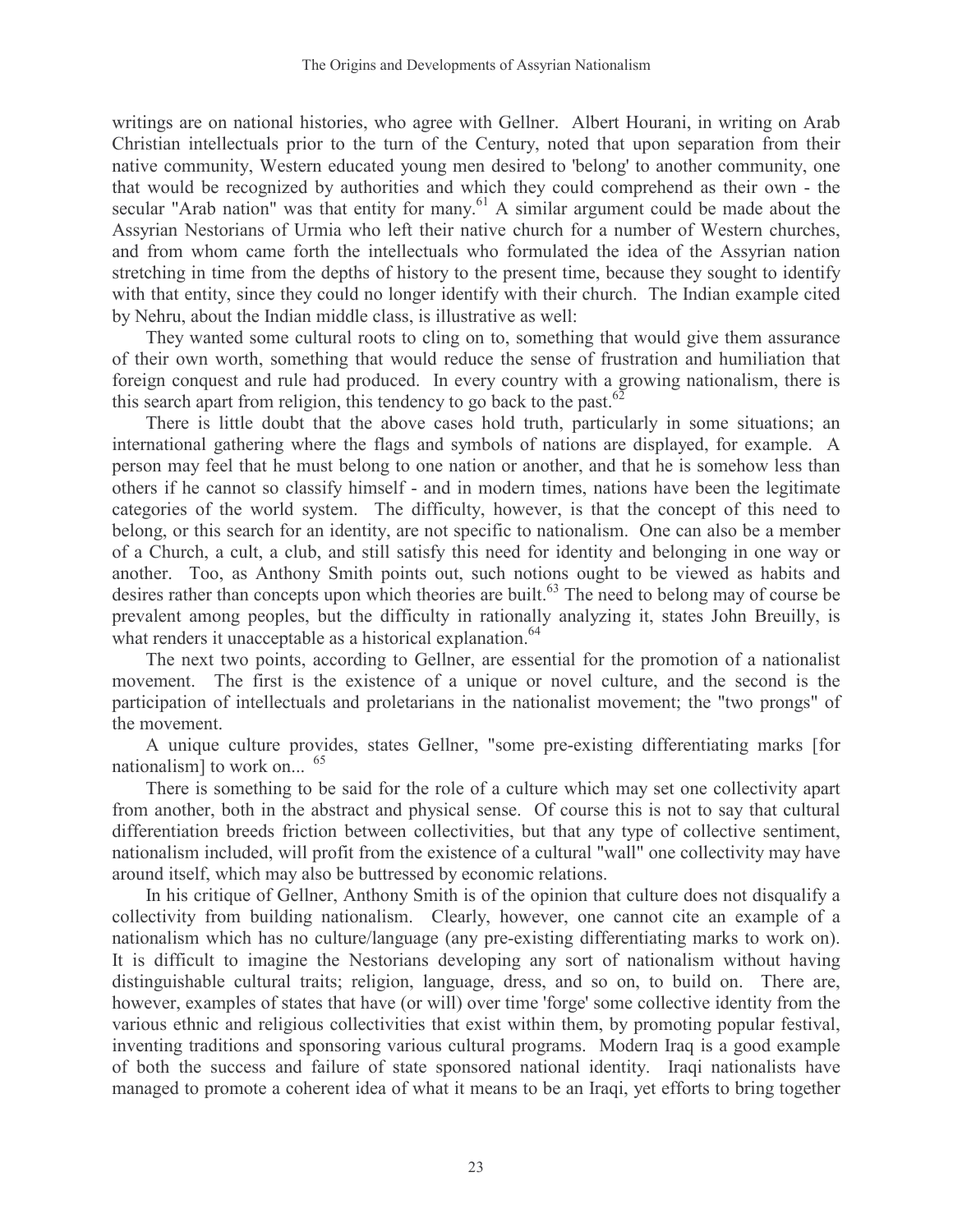various ethnic groups have also fostered rejection and rebelliousness, particularly among Kurds and Assyrians.

Of course it does not follow that one who is more "culturally and ethnically" attuned, would make a better nationalist or a nationalist at all. Nationalism, however, draws upon ethnic and cultural themes and symbols to make its appeal; on historical glory, language, a unique and truthful religion, the nobility of tradition, the beauty of the land, and so on (leaving aside the very consequential matter of economics for a moment) If these are not present in the 'collective mind' of the people, they would have to be invented or conjured up. These are factors which promote public interaction and communication among individuals, and are thought to lead to a commonality - a oneness, even if only figuratively - among members of a society or country.

The Assyrian case illustrates how intellectuals evoked "memories" of a pre-Christian past that transcended the religious, tribal and factional divisions existing among the Assyrians of the twentieth century; the very stress on the use of the name 'Aturayaí (which denotes ancient Assyrians), by the intellectuals of Urmia, and the gradual abandonment of the formerly common term 'Suryayaí (Syriac) is a manifestation of this attempt by nationalists such as Fraidoon Bet Oraham, Benyamin Arsanis, and Mar Tuma Oddo, among others, to rally around common symbols of loyalty and abandon sub loyalties, such as tribe and denomination. The nationalistic message was strengthened as the Assyrians underwent the sufferings of the First World War, where the collective experiences were bound into national symbols, as they related to very real and impressionable experiences; nationalistic writings, poems and folk songs predominated collective Assyrian circles.

The reason for the involvement of intellectuals and proletarians in the nationalist movement, reasons Gellner, is that nationalism arises from the uneven impact of industrialization/modernization, which causes social and economic chasms.

The uneven impact of this wave generates a sharp social stratification which, unlike the stratifications of past societies, is a) unhallowed by custom, and which has little to cause it to be accepted as in the nature of things, which b) is not well protected by various social mechanisms, but on the contrary exists in a situation providing maximum opportunities and incentives for revolution, and which c) is remediable, and is seen to be remediable, by 'national' secession. Under these circumstances, nationalism does become a natural phenomenon, one flowing fairly inescapably from the general situation.<sup>66</sup>

What Gellner is referring to here is the consequences of the, perhaps reasoned, interests of the intellectuals and the proletariat, to which he refers as the "the two prongs of nationalism," which arise from the change wrought by industrialization. For the intellectuals, the idea of a separation, entailing independence or autonomy, means intellectual opportunities, "jobs, and very good jobs."<sup>67</sup> In most, if not all nationalist movements, the intellectuals - specifically the intelligentsia (for Gellner it is "a class which is alienated from its own society by the very fact of its education") - have played a vital role. Among the Assyrians, this was certainly the case. The proletarians, on the other hand, "will exchange hardships-with-snubs for possibly harder hardships with national identification."<sup>68</sup> It isnít made clear as to why the proletarians will take greater hardships for national identification, since it is perhaps not in their economic interests to do so.

At any rate, Gellner's lack of empirical data throughout his theory leaves his emphasis on the role of the proletariat open to doubt. Anthony Smith argues that although the proletariat may join a nationalist movement, it is not a factor which if lacking would threaten the nationalist movement.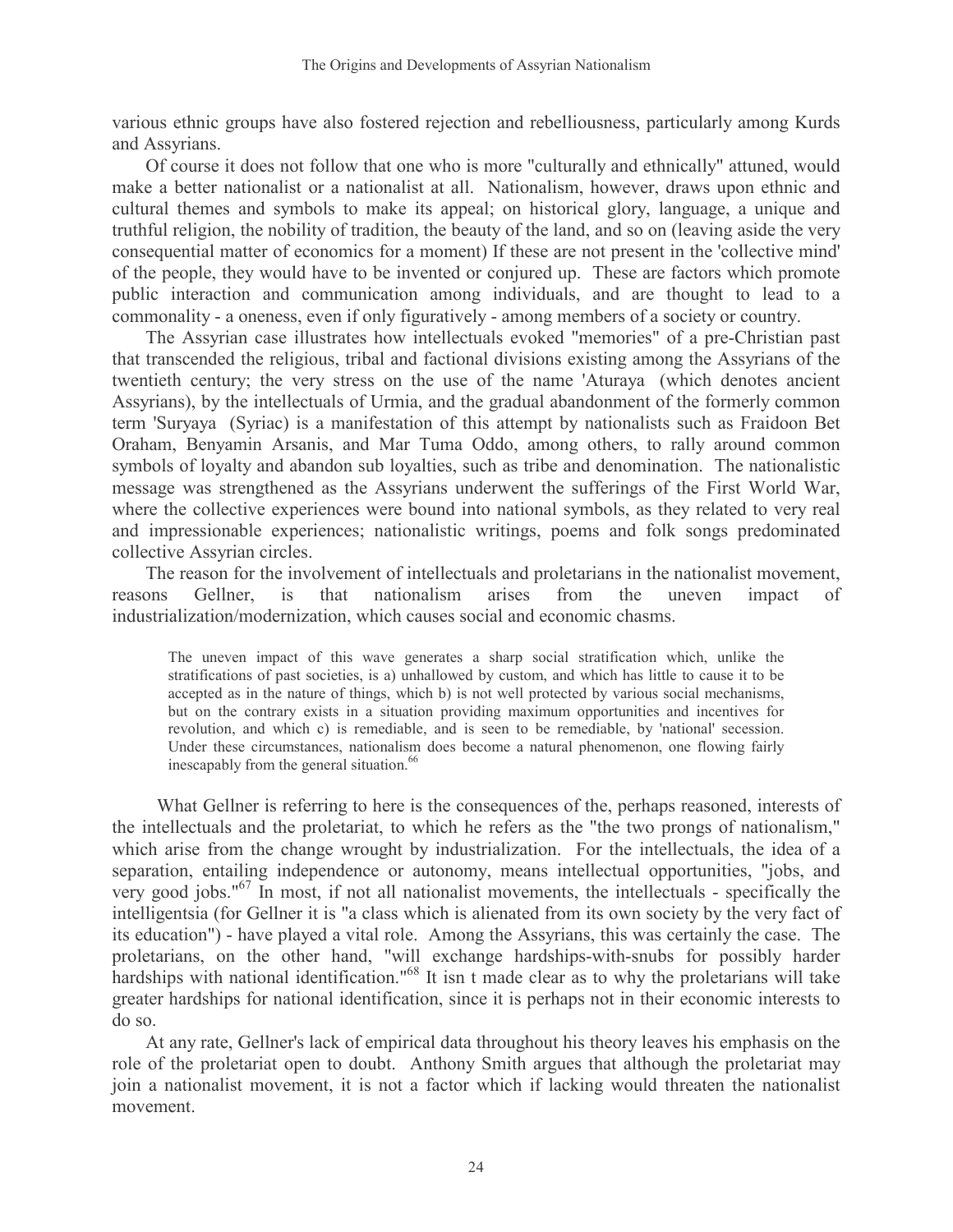The Greek, Armenian, Serb, Czech, Italian, Hungarian, German, Turkish, and Arab movements, generally led by the intelligentsia, comprised various combinations of other social groupings officers, peasants, civil servants, small traders, the haute bourgeoisie, priests, artisans, gentry, and even aristocrats ... The peasants of Burma, the officers in Egypt and Turkey, the priests in Rumania, the pig dealers in Serbia and the Philike Hetairia in Greece founded by wealthy merchants, are familiar examples of enthusiastic supporters of nationalist movements ... One looks in vain for a Kurdish, Naga, Burman, or even Palestinian proletariat, playing a decisive role in these highly developed secessionist movements.<sup>69</sup>

Smith cites empirical data based on a survey [done by Lerner, p. 124, in Anthony Smith's Theories of Nationalism, 1983] on Syrian and Egyptian workers who flocked to the cities in 1950-54 period. It was found that these workers were relatively indifferent to the goals of their nationalistic leaders, wanted economic reform and found the symbolism of class more meaningful. $70$ 

Further, John Breuilly notes that it is dangerous to rely on the idea of urban proletarian competition as an important component in the formation of nationalism.

Urban competition among different cultural groups can sustain communal nationalism, but equally it can undermine territorial nationalism. Such divisive urban nationalism is certainly inimical to nationalism as a religion of modernization and, in fact, can give rise to precisely those 'sub-national' loyalties which Gellner argues it is the job of nationalism to combat.<sup>7</sup>

In the case of the Assyrians of Urmia, there certainly was no significant worker group to speak of, a group that would lend itself to the nationalist cause. Nationalist sentiments and expressions remained mostly within intellectual circles, manifesting themselves in various periodicals, booklets, and flyers of the day. At any rate, nationalism is never a movement that involves in any comprehensive and ardent way more than a relatively small segment of the populace. As John Breuilly points out, it "is usually a minority movement pursued against the indifference and, frequently, hostility of the majority of the members of the nation' in whose name the nationalists act."<sup>72</sup> The lack of a significant proletariats group did not seem to have hindered the formation of nationalistic sentiments among Assyrians, nor the attempts to acquire a homeland or autonomy after the First World War. No doubt, the arrival of nationalistic ideas and views among Assyrians had much to do with the dramatic changes that were taking place within the community and outside of it. Some of these changes could be perceived as part of the process of industrialization, but most were the outcome of regional and international political movements and maneuvers. One example, cited above, was the Russian advance against Persia and Ottoman Turkey prior to and during the First World War.

The nationalism of the Assyrian intellectuals of Urmia prior to the First World War, furthermore, was not the natural outcome of the process of industrialization and its consequences per se, but a conscious articulated view learned and assimilated from the nations neighboring the Assyrians, namely the Armenians, and from the Europeans whose contacts with the Assyrians grew over time. The idea of the nation represented empowerment in an age of rapid change, and later the upheaval of the First World War. The reception and adoption these nationalistic sentiments were certainly made easier by the changing environment - the growth of schools and other educational institutions - and the collapse of the traditional Assyrian church in Urmia. Later, the First World War and its tragic aftermath for the Assyrians added real dimensions to the rhetoric of the nationalists, who had been calling for the unity of the nation; the Assyrians were now a displaced people in need of a homeland.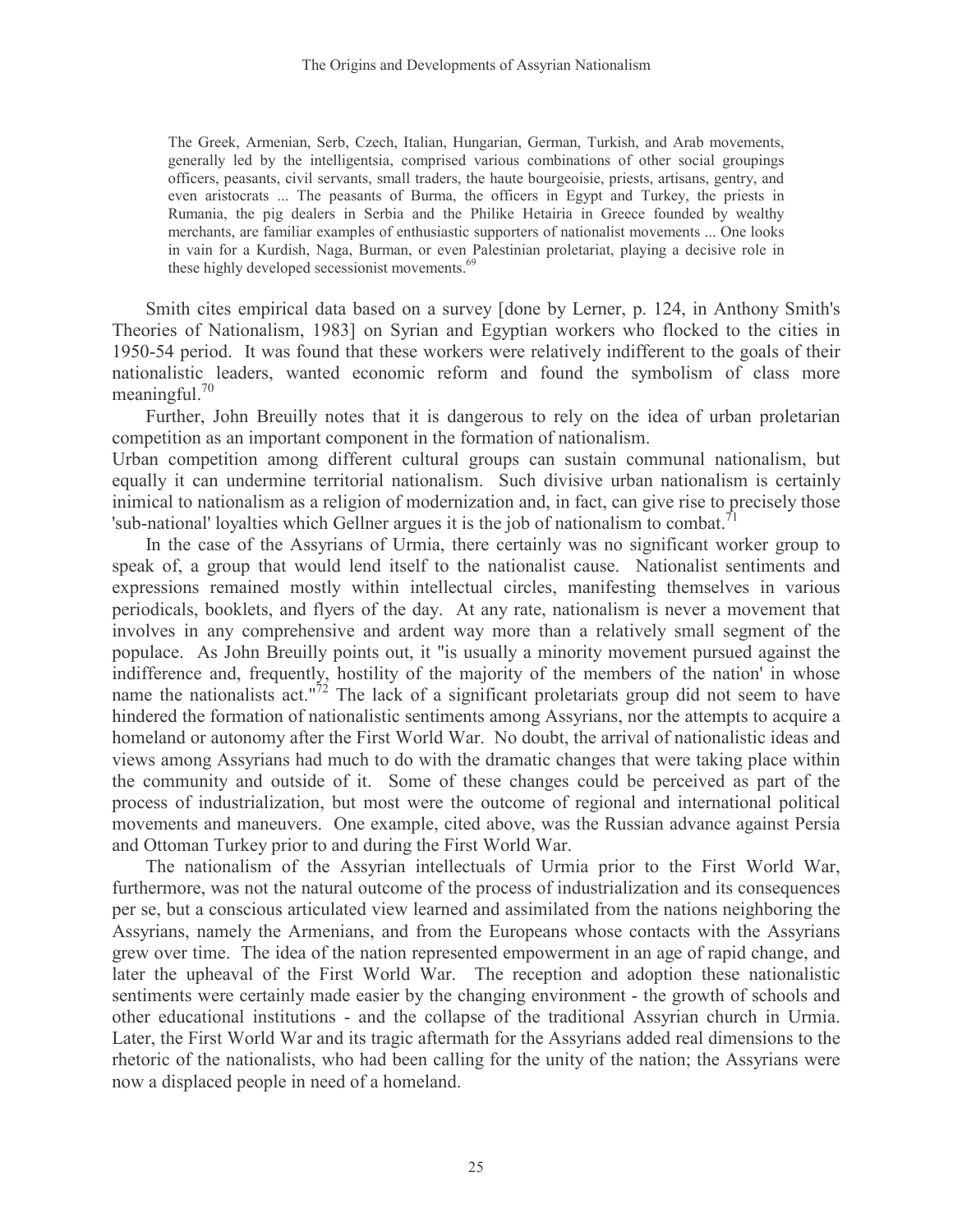There is a difficulty with speculating that nationalism - or even the concern with identity arises out of the process of industrialization. Change, however, in a myriad of forms, causes intellectuals to evaluate and re-evaluate thoughts. This is no guarantee that nationalistic sentiment will result - it is not a natural outcome of a given set of factors. Nationalism, rather, is one historical phenomenon which is aided by change - one form of which is industrialization but which must be learned by example, and received depending on the ripeness of the social, economic and political conditions.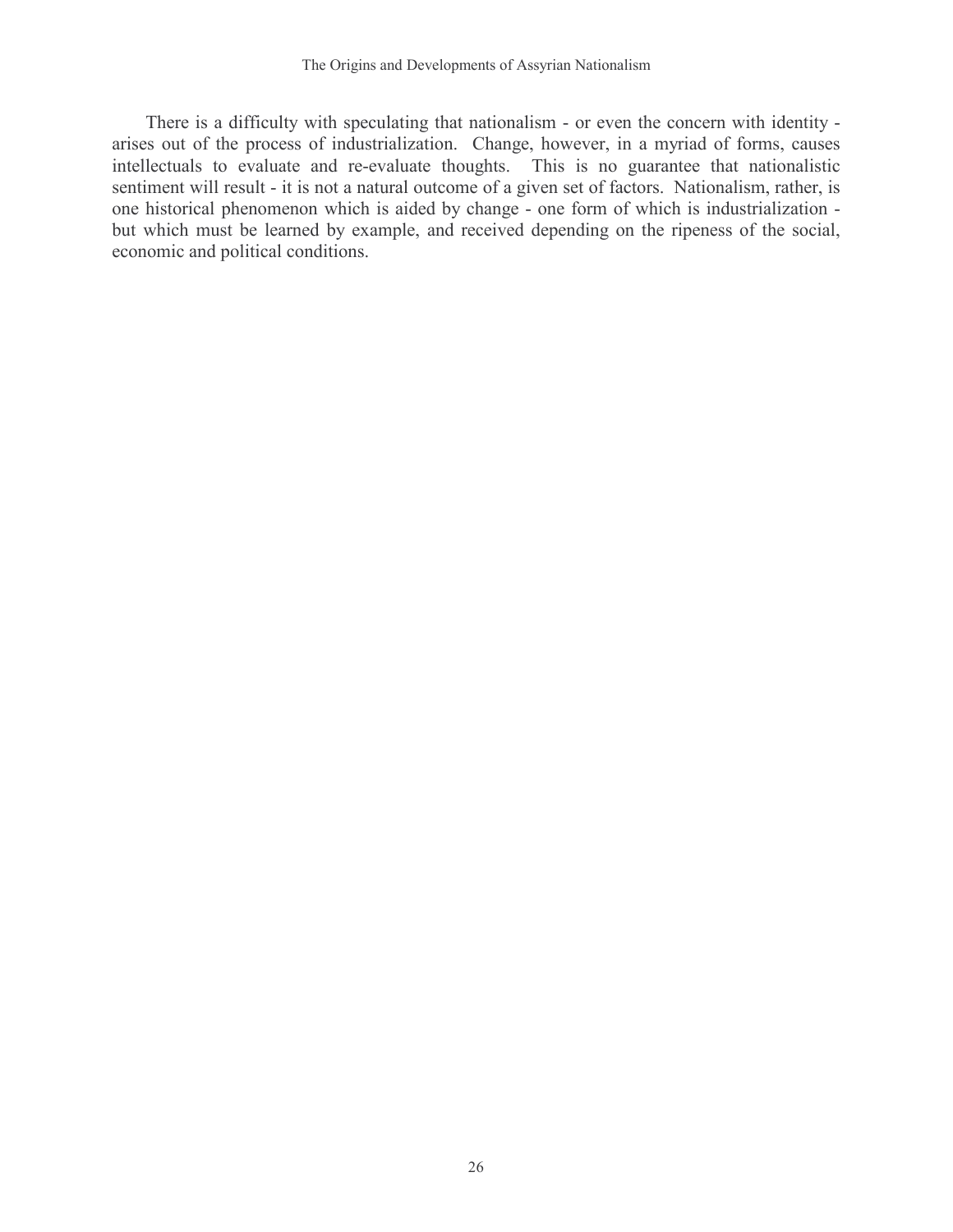## **CONCLUSION**

Nationalism is the product of social, Political and economic change - but the idea of it,, in some form must be previously articulated. It cannot merely arise from a set of given conditions as outlined by Gellner - if it is undetected and unheard of previously. That nationalism did originate in Europe as a result of the arrival of industrialism (which led to the disintegration of traditional structures and the subsequent creation of new structures) described by Gellner, is not an applicable theory to any nationalism, it is merely a good description and historical lesson - a truism - and may or may not occur again given the same circumstances.

The idea of the 'need for identity' or 'belonging' to a group, though it may have existed in some cases of nationalism, does not contribute to a theory of nationalism. In the Assyrian case, as pointed out, the desire - perhaps the need - of the intellectuals and leaders was to unify and modernize the people; to empower them in a new age. There is not the evidence to show that nationalistic sentiments were a search for identity, per se.

The propagation of nationalism does not depend on a particular class or a coalition of classes. There is no evidence to suggest that the proletarian class can somehow comprehend, or adhere to, nationalism more than peasants, for example. Nationalism can be the rallying point for the poor and wretched as well as the rich who would like to preserve their distance from a poorer people, seeking to use their wealth to exclude, as pointed out by Gellner. For this to come to pass, the distinguishing factors of culture, religion, pigmentation, and so on, need to be present.

There seems to be an exception to the relation of class and nationalism. From all examples cited, intellectuals seem to be needed for the articulation of national consciousness, at least in the initial stages, as they possess certain skills which can be employed to formulate ideology and organization. In the Assyrian case -- as well that of the Armenians, Arabs, Jews, among others - the intellectuals played important, if not crucial roles, in the development of a nation's national consciousness.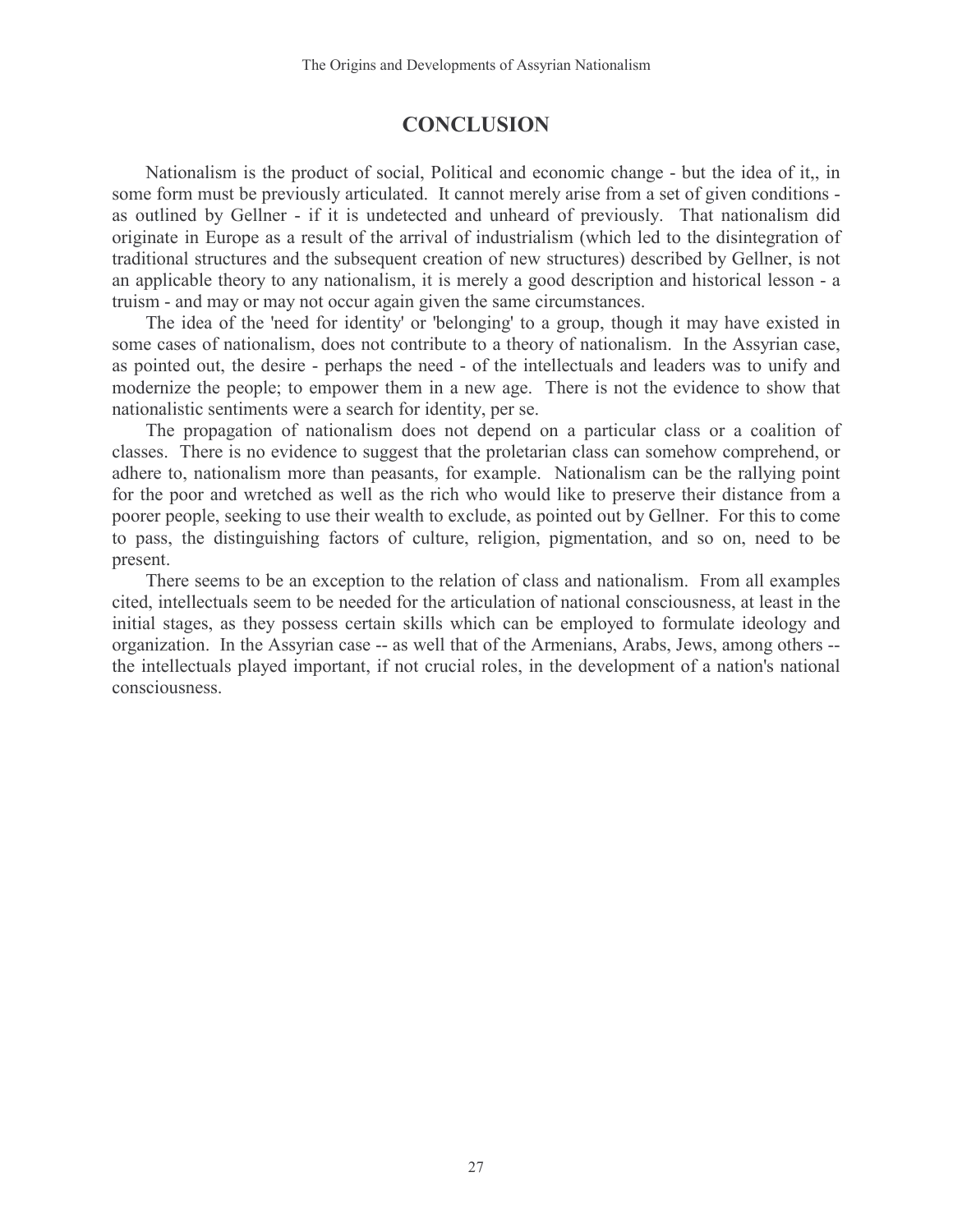## BIBLIOGRAPHY

Anderson, Benedict Imagined Communities; Reflections on the Origin and Spread of Nationalism, Verso. 1983 Andrews, David 1. The Lost Peoples of the Middle East Afram, Mar Barsoum The Syrian Church (second printing) Holland (undated) Arberry, A.J. Religion in the Middle East. Cambridge University Press. 1975. Betts, Robert Christians in the Arab East; A Political Study. John Knox, 1975. Breuilly, John Nationalism and the State. The University of Chicago Press, 1982. Coakley, J.F. The Church of the East and the Church of England; A History of the Archbishop of Canterbury's Assyrian Mission. Oxford University Press, 1992. Deutsch, Karl Nationalism and Social Communication; An Inquiry Into the Foundations of Nationality. MIT Press, 1966. Gellner, Ernest Thought and Change. The University of Chicago Press, 1964. Hourani, Albert Arabic Thought in the Liberal Age 1798-1939. Cambridge University Press. Ismael, Ya'qub Malik Aturaye-oo-Tre Plashe Tweelaye (Assyrians and Two World Wars). Tehran, 1964. Joseph, John Muslim-Christian Relations and Inter-Christian Rivalries in the Middle East; the Case of the Jacobites in an Age of Transition. SUNY, 1983. Joseph, John The Nestorians and Their Muslim Neighbors; A Study of Western Influence on Their Relations. Princeton University Press, 1961. Kedouri, Elie Nationalism in Asia and Africa. World, 1970. Kelly, J.N.D. Early Christian Doctrine. San Francisco, 1978. Khadduri, Majid Independent Iraq 1932-1958; A Study in Iraqi Politics. Oxford University Press, 1960. Malek, Yusuf The British Betrayal of the Assyrians. AANF, 1934. Shils, Edward The Intellectuals and the Powers. The University of Chicago Press Smith, Anthony Theories of Nationalism. Holms and Meier, 1983. R.S. The Tragedy of the Assyrians. 1935. Arnold Survey of International Affairs 1934. Oxford University Press, 1935. Periodicals/other sources Kukhwa newspaper. Urmia, Iran (1906-1918) Assyrian Star (1955- ) published by the Assyrian American National Federation (presently in Chicago, Illinois) Nineveh Magazine. Berkeley, California. Published by the Assyrian Foundation of America. Journal of the Assyrian Academic Society. Chicago, Illinois. Published by the Assyrian Academic Society of Chicago.

The Assyrian Democratic Movement (pamphlet), Youel Baaba, 1992.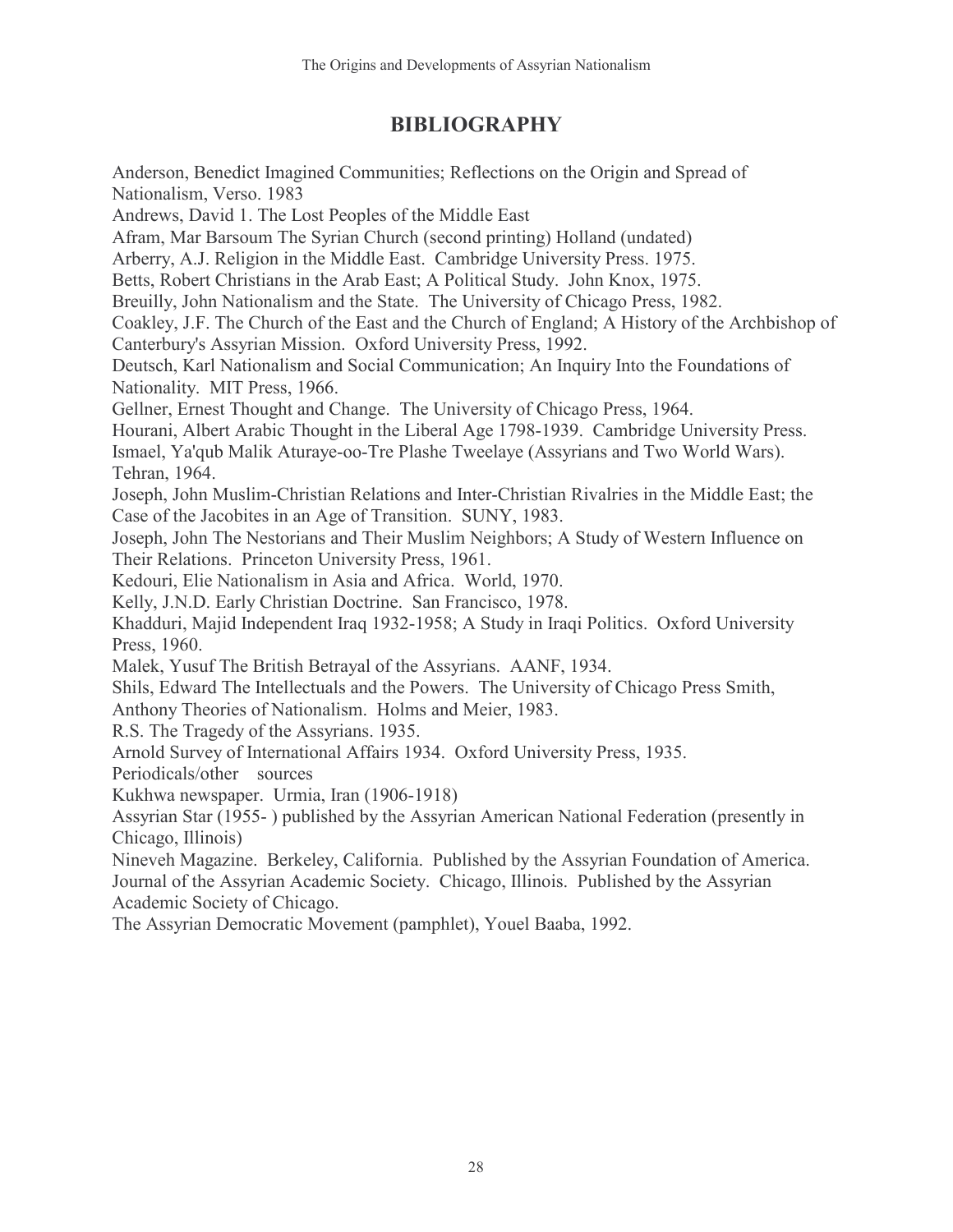## **FOOTNOTES**

 $\overline{a}$ 

<sup>12</sup> According to Malik Yaqub Ismael of Upper Tyari, the patriarch of the Church of the East gained prominence in tribal affairs after the Badar Khan massacre of Assyrians, as Kurdish-Assyrian relations deteriorated and Assyrian maliks increasingly came to rely on the mediation of the patriarch (In Yaqub Ismaelís Aturave-oo-Tre Plashe Tweelave (Assvr.ians and Two World Wars), Tehran, 1964, p. 15-16.

<sup>13</sup> Coakley, J..F.; The Church of the East and- the Church of England; A History of the Archbishop of Canterbury's Assyrian Mission, p. 39

 $14$  Coakley, p. 14

<sup>15</sup> Ishaya, Arian; "Ethnicity, Class and Politics: Assyrians in the story of Azerbayjan" Journal of the Assyrian Academic Society, October 1990, p.4

<sup>16</sup> Ishaya, p.4

 $17$  Betts, p.107

<sup>18</sup> Perly, David; "The Jacobites" in Yusuf Malek's The British Betrayal of the Assyrians, p.107

<sup>19</sup> Mar Raphael, the Chaldean Patriarch, and Mar Sakka, the Jacobite bishop of Syria have made often stated that their people e part of the Arab nation.

<sup>20</sup> Joseph, John; Muslim Christian Relations and Inter-Christian Rivalries-in the Middle East, p.81

- $21$  Joseph, p.98
- <sup>22</sup> Ibid., p.98
- <sup>23</sup> Stafford, R.S.; The Tragedy of the Assyrians, p.39
- <sup>24</sup> Toynbee, Arnold; Survey of International Affairs 1934, p.142-43
- $25$  Toynbee, p.143

<sup>26</sup> A number of prominent Assyrians attributed the subsequent difficulties that Assyrians were to have in Iraq to Mar Eshai Shimun's refusal to negotiate directly with Faysal, and instead rely on the British.

- $27$  Baaba, Youel; Assyrian Democratic Movement (booklet)
- <sup>28</sup> Andrews, David I.; The Lost Copies of the Middle East, p.30
- <sup>29</sup> Reported in the Assyrian Star, March 1974

<sup>30</sup> The Assyrian Democratic Movement publishes a periodical in Dohuk, Iraq, by the name of **ë**Bahraí (Light), and 'Aghoonaí in California, USA.

<sup>31</sup> Announced at Venice Banquets in Chicago, September, 1992

- <sup>32</sup> Breuilly, John; National the State, p.28-35
- <sup>33</sup> Breuilly. p.28
- <sup>34</sup> Gellner, Ernest; Thought and Change, p.153-54
- $35$  Gellner, p.154
- <sup>36</sup> Ibid., p.154
- <sup>37</sup> Ibid., p.155
- <sup>38</sup> Ibid., p.155
- <sup>39</sup> Ibid., p.155
- <sup>40</sup> Ibid., p.157
- $41$  Ibid., p.166
- <sup>42</sup> Ibid., p.166

<sup>1</sup> Pelikan, Jarsolav; The Christian Tradition: A History of the Development of Doctrine, p.226

<sup>&</sup>lt;sup>2</sup> Vine, Aubrey; The Nestorian Churches, p.26

<sup>3</sup> Kelly, J.N.D.; Early Christian Doctrine, p.310

<sup>4</sup> Arberry, A.J. (Ed.); Religion in the Middle East, p.477

<sup>5</sup> Joseph, John; The Nestorians and their Muslim Neighbours, p.25

<sup>6</sup> Betts, Robert; Christians in the Arab East; A Political Study, p.4

 $<sup>7</sup>$  Betts, p. 4</sup>

<sup>8</sup> Arberry, A.J. p. 522-23

<sup>&</sup>lt;sup>9</sup> Joseph, John; Muslim-Christian Relations and Inter-Christian Rivalries in the Middle East; The Case of the Jacobites in the an Age of Transition, p. 11

 $10$  Joseph, p. 15

<sup>11</sup> Ibid., p. 17